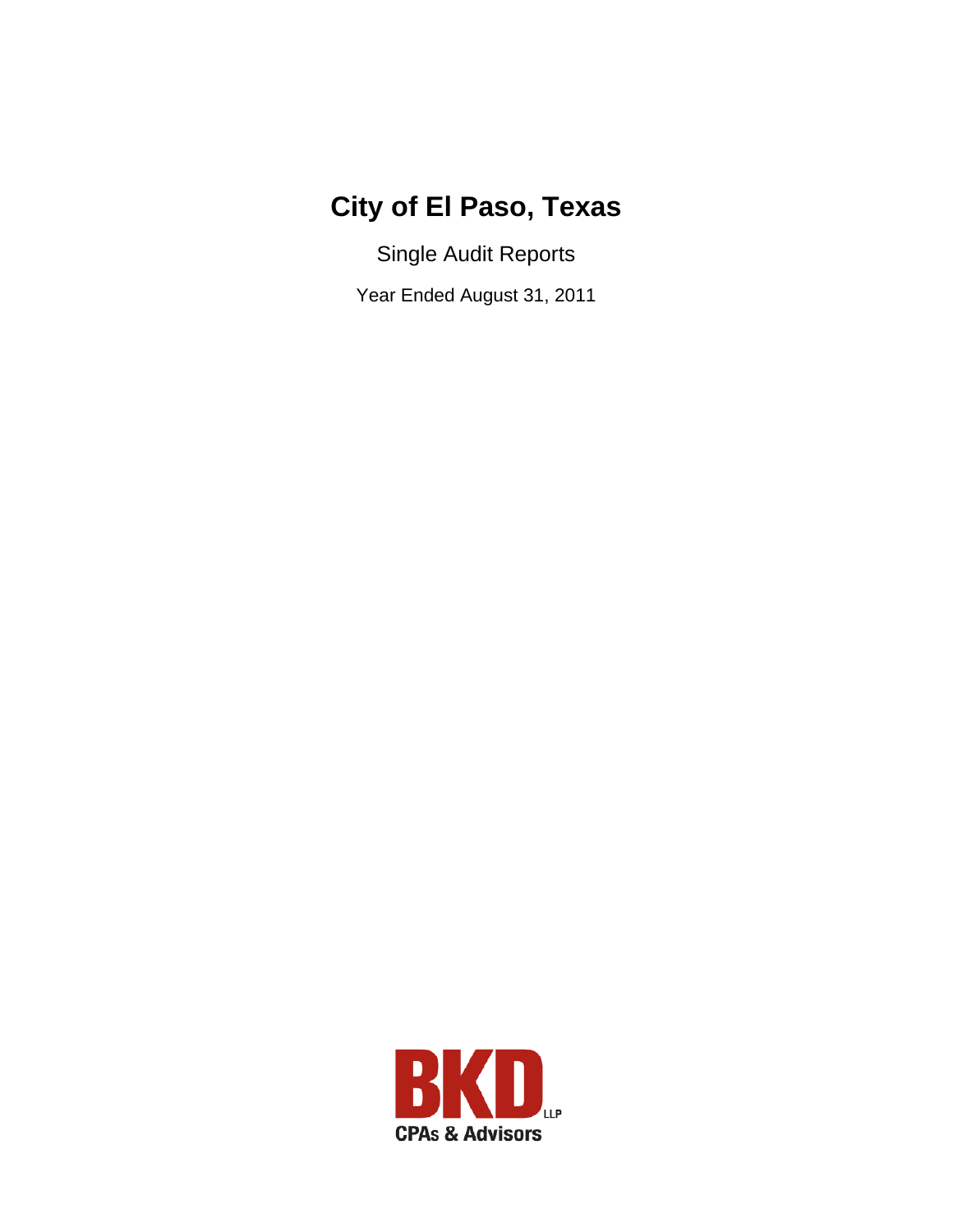# **City of El Paso, Texas**

**Year Ended August 31, 2011** 

| <b>Contents</b>                                                                                                                                                                                                                                                                                                                                                      |
|----------------------------------------------------------------------------------------------------------------------------------------------------------------------------------------------------------------------------------------------------------------------------------------------------------------------------------------------------------------------|
|                                                                                                                                                                                                                                                                                                                                                                      |
| <b>Independent Accountants' Report on Internal Control Over Financial</b><br>Reporting and on Compliance and Other Matters Based on an Audit<br>of the Financial Statements Performed in Accordance with<br>Government Auditing Standards and the State of Texas Uniform Grant                                                                                       |
| Independent Accountants' Report on Compliance with Requirements That<br>Could Have a Direct and Material Effect on Each Major Federal and State<br>Program and on Internal Control Over Compliance and Schedule of<br><b>Expenditures of Federal and State Awards in Accordance with OMB</b><br>Circular A-133 and the State of Texas Uniform Grant Management<br>17 |
| 20                                                                                                                                                                                                                                                                                                                                                                   |
|                                                                                                                                                                                                                                                                                                                                                                      |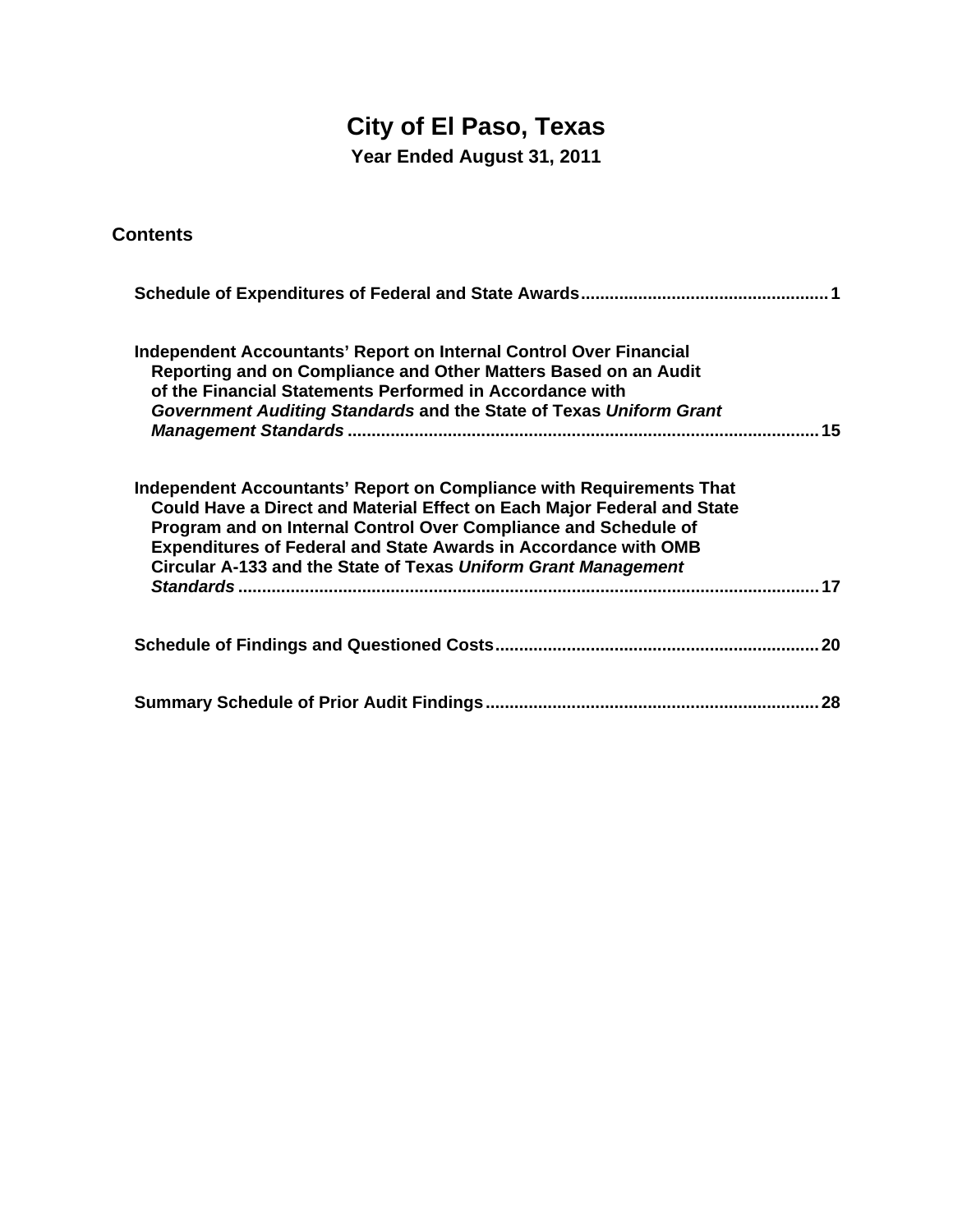| Cluster/Program                                                                                                                    | Federal Agency/<br><b>Pass-Through Entity</b>                                                  | <b>CFDA</b><br><b>Number</b> | <b>Grant or Identifying</b><br><b>Number</b>                                                                                                                      | Amount<br><b>Expended</b>                                                                        |
|------------------------------------------------------------------------------------------------------------------------------------|------------------------------------------------------------------------------------------------|------------------------------|-------------------------------------------------------------------------------------------------------------------------------------------------------------------|--------------------------------------------------------------------------------------------------|
| Special Supplemental Nutrition<br>Program for Women, Infants,<br>and Children                                                      | U.S. Department of Agriculture/ Texas<br>Department of State Health Services                   | 10.557                       | 2009-030103-001<br>2010-033688-001<br>2011-037164-001                                                                                                             | \$<br>140<br>842,334<br>5,971,385                                                                |
|                                                                                                                                    | <b>Total U.S. Department of Agriculture</b>                                                    |                              |                                                                                                                                                                   | 6,813,859                                                                                        |
| Economic Adjustment Assistance                                                                                                     | Department of Commerce Economic<br>Development Administration                                  | 11.307                       | 08-49-04619                                                                                                                                                       | 1,236,922                                                                                        |
| Public Safety Interoperable<br><b>Communications Grant</b><br>Program                                                              | Department of Commerce National<br>Telecommunications and Information<br>Administration        | 11.555                       | 2007-GS-H7-0044<br>2008-GE-T8-0034                                                                                                                                | 2,019,669<br>79,632<br>2,099,301                                                                 |
| <b>Broadband Technology Opportunities</b><br>Program                                                                               | Department of Commerce National<br>Telecommunications and Information<br>Administration        | 11.557                       | 48-42-B10570                                                                                                                                                      | 2,564,156                                                                                        |
|                                                                                                                                    | <b>Total Department of Commerce</b>                                                            |                              |                                                                                                                                                                   | 5,900,379                                                                                        |
| Community Economic Adjustment<br>Assistance for Establishment,<br>Expansion, Realignment, or<br>Closure of a Military Installation | U.S. Department of Defense                                                                     | 12.607                       | RA0619-07-01-03-03                                                                                                                                                | 112,237                                                                                          |
|                                                                                                                                    | <b>Total U.S. Department of Defense</b>                                                        |                              |                                                                                                                                                                   | 112,237                                                                                          |
| <b>CDBG</b> - Entitlement Grants Cluster<br><b>Community Development Block</b><br><b>Grants/Entitlement Grants</b>                 | U.S. Department of Housing and Urban<br>Development                                            | 14.218                       | B-07-MC-48-0015<br>B-08-MC-48-0015<br>B-09-MC-48-0015<br>B-10-MC-48-0015<br>B-11-MC-48-0015<br>FGD FY11-CDBG<br>FGD FY12-CDBG<br><b>HUD Payroll Suspense Acct</b> | 6,497<br>694,002<br>2,056,218<br>6,868,257<br>(1,826)<br>26,505<br>3,843<br>(8,773)<br>9,644,723 |
| ARRA - Community<br>Development Block Grant ARRA<br><b>Entitlement Grants</b>                                                      | U.S. Department of Housing and<br>Urban Development<br>Total CDBG - Entitlement Grants Cluster | 14.253                       | B-09-MY-48-0015                                                                                                                                                   | 283,191<br>9,927,914                                                                             |
| CDBG - State-Administered Small<br>Cities Program Cluster<br><b>Emergency Shelter Grants</b><br>Program                            | U.S. Department of Housing and<br>Urban Development                                            | 14.231                       | S-09-MC-48-0005<br>S-10-MC-48-0005                                                                                                                                | 43,604<br>373,159<br>416,763                                                                     |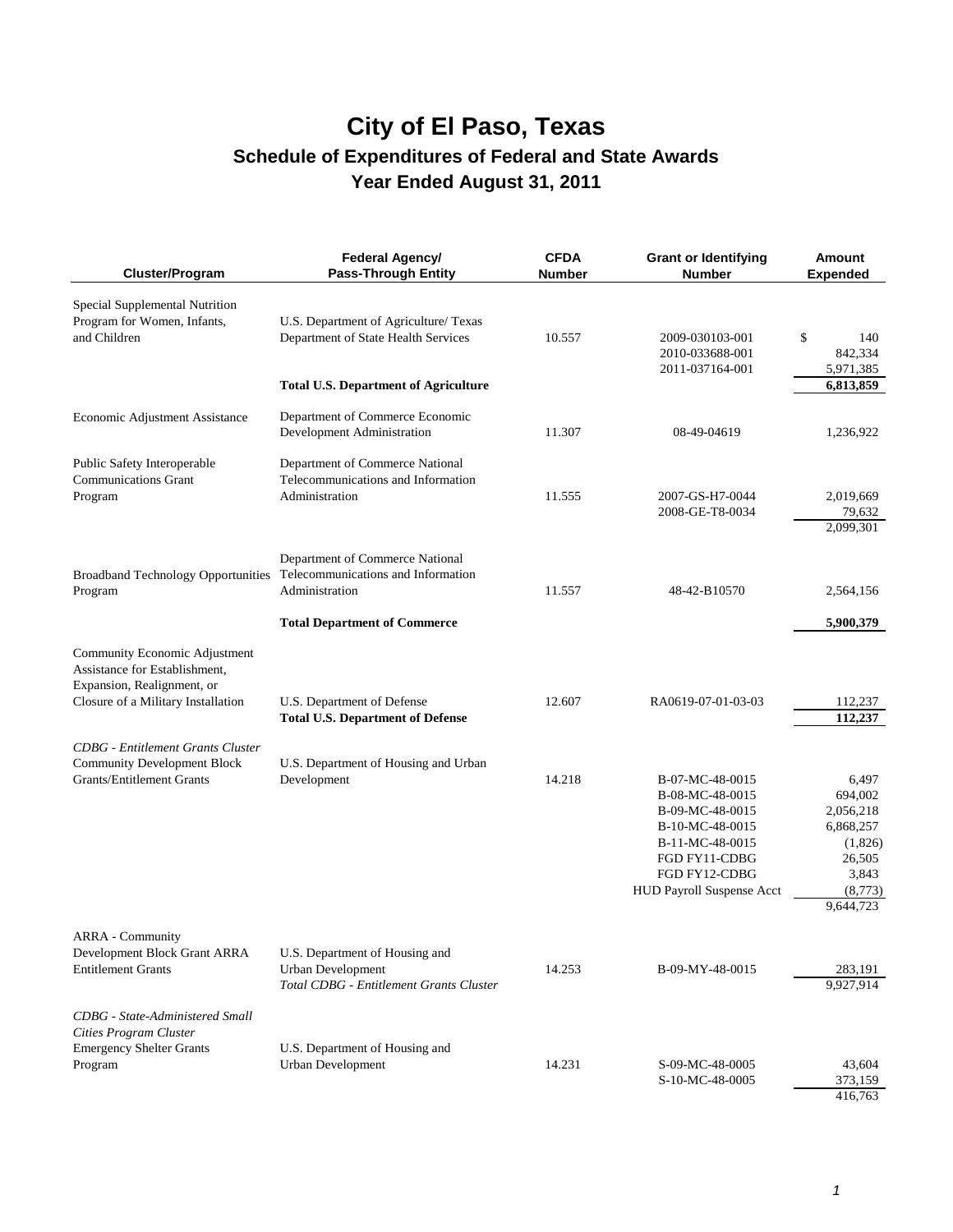| Cluster/Program                                                                                           | <b>Federal Agency/</b><br><b>Pass-Through Entity</b>                                                                 | <b>CFDA</b><br><b>Number</b> | <b>Grant or Identifying</b><br><b>Number</b>                                                                                                        | <b>Amount</b><br><b>Expended</b>                                                                 |
|-----------------------------------------------------------------------------------------------------------|----------------------------------------------------------------------------------------------------------------------|------------------------------|-----------------------------------------------------------------------------------------------------------------------------------------------------|--------------------------------------------------------------------------------------------------|
| <b>HOME</b> Investment Partnerships<br>Program                                                            | U.S. Department of Housing and Urban<br>Development                                                                  | 14.239                       | <b>HOME PI</b><br>M-04-MC-48-0213<br>M-05-MC-48-0213<br>M-06-MC-48-0213<br>M-07-MC-48-0213<br>M-08-MC-48-0213<br>M-09-MC-48-0213<br>M-10-MC-48-0213 | \$<br>1,186,834<br>82,350<br>80,149<br>1,062,910<br>1,108,570<br>1,483,780<br>427,383<br>411,514 |
| <b>Housing Opportunities</b><br>for Persons with AIDs                                                     | U.S. Department of Housing and Urban<br>Development                                                                  | 14.241                       | <b>TXH09F006</b><br><b>TXH10F006</b>                                                                                                                | 5,843,490<br>27,533<br>337,166<br>364,699                                                        |
| <b>Empowerment Zones Program</b>                                                                          | U.S. Department of Housing and Urban<br>Development                                                                  | 14.244                       | EZ99TX0013                                                                                                                                          | 1,086,626                                                                                        |
| Economic Development Initiative -<br>Special Project, Neighborhood<br>Initiative and Miscellaneous Grants | U.S. Department of Housing and Urban<br>Development                                                                  | 14.251                       | 77090000112<br>B-08-MN-48-0003                                                                                                                      | 27,489<br>369,954<br>397,443                                                                     |
| <b>ARRA</b> - Homelessness Prevention<br>and Rapid Re-Housing Program<br>(HPRP)                           | U.S. Department of Housing and Urban<br>Development<br><b>Total U.S. Department of Housing and Urban Development</b> | 14.257                       | S-09-MY-48-0005                                                                                                                                     | 1,932,408<br>19,969,343                                                                          |
| <b>Save America's Treasures</b>                                                                           | U.S. Department of the Interior<br><b>Total U.S. Department of the Interior</b>                                      | 15.929                       | 48-10-AP-5024                                                                                                                                       | 9,283<br>9,283                                                                                   |
| Juvenile Accountability<br><b>Block Grants</b>                                                            | U.S. Department of Justice/ Texas Office<br>of the Governor - Criminal Justice                                       | 16.523                       | 2311101                                                                                                                                             | 17,605                                                                                           |
| Part E - Developing, Testing, and<br>Demonstrating Promising New<br>Programs                              | U.S. Department of Justice                                                                                           | 16.541                       | 2006-DD-BX-0550                                                                                                                                     | 9,087                                                                                            |
| Crime Victim Assistance                                                                                   | U.S. Department of Justice/ Texas Office<br>of the Attorney General                                                  | 16.575                       | 2095101<br>2095102                                                                                                                                  | (6,963)<br>75,636<br>68,673                                                                      |
| Violence Against Women<br>Formula Grants                                                                  | U.S. Department of Justice/ Texas Office<br>of the Governor - Criminal Justice<br>Division                           | 16.588                       | WF-09-V30-20949-01                                                                                                                                  | 9,735                                                                                            |
| <b>Community Capacity</b><br>Development Office                                                           | U.S. Department of Justice                                                                                           | 16.595                       | 2009-WS-QX-0030<br>2010-WS-QX-0004                                                                                                                  | 66,791<br>58,585<br>125,376                                                                      |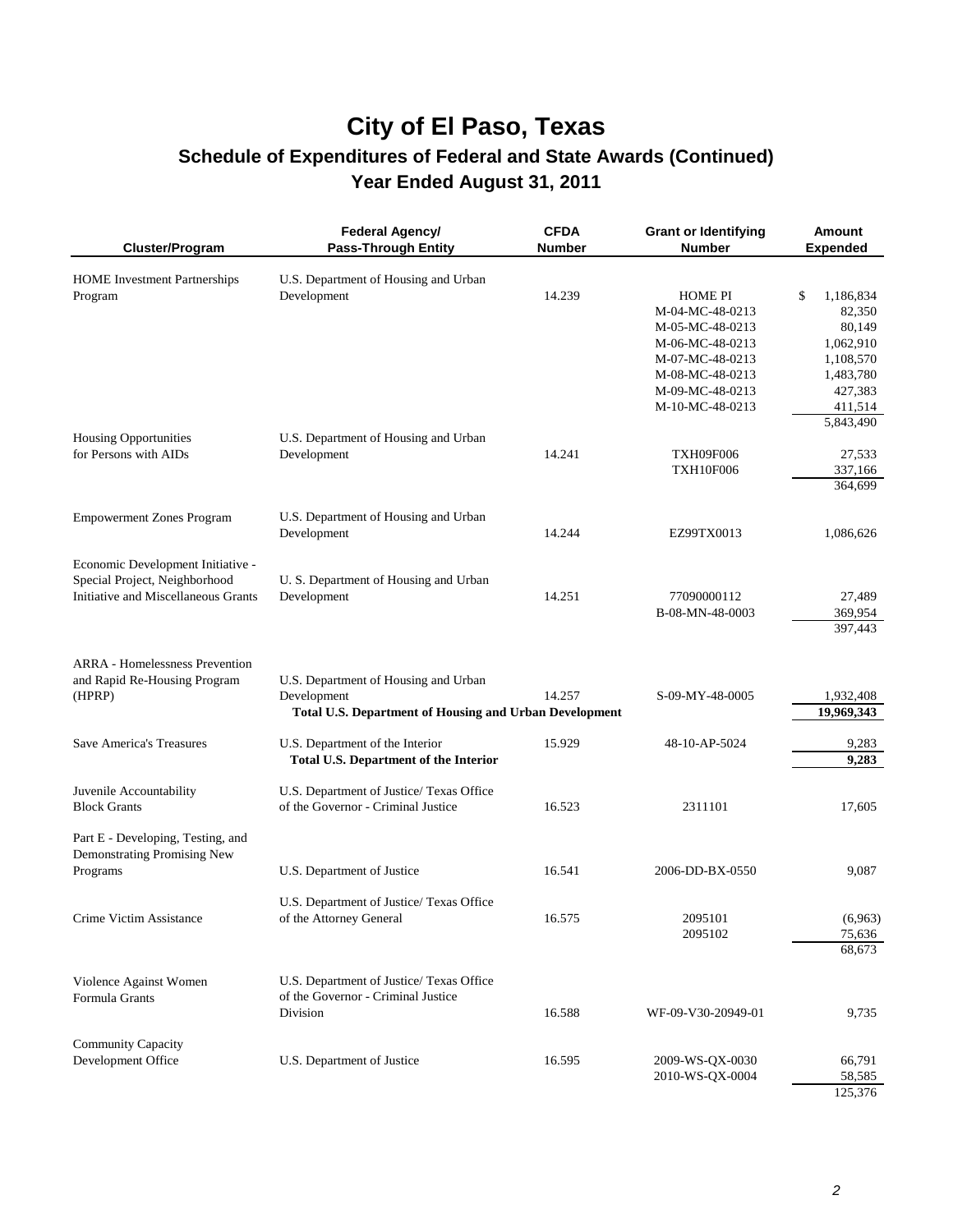| <b>Cluster/Program</b>                                                                                                                       | <b>Federal Agency/</b><br><b>Pass-Through Entity</b>                                                                                       | <b>CFDA</b><br><b>Number</b> | <b>Grant or Identifying</b><br><b>Number</b>                 | <b>Amount</b><br><b>Expended</b>                   |
|----------------------------------------------------------------------------------------------------------------------------------------------|--------------------------------------------------------------------------------------------------------------------------------------------|------------------------------|--------------------------------------------------------------|----------------------------------------------------|
| <b>Bulletproof Vest Partnership</b>                                                                                                          | U.S. Department of Justice                                                                                                                 | 16.607                       | <b>Bulletproof Vest Program</b>                              | \$<br>(15,701)<br>16,799<br>1,098                  |
| Public Safety Partnership and<br><b>Community Policing Grants</b>                                                                            | U.S. Department of Justice                                                                                                                 | 16.710                       | 2005CKWX0432<br>2006CKWX0665<br>2008CKWX0362<br>2009CKWX0615 | 177,677<br>80,000<br>157,543<br>177,330<br>592,550 |
| <b>Edward Byrne Memorial Justice</b><br><b>Assistance Grant Program</b>                                                                      | U.S. Department of Justice/County of El<br>Paso & Texas Office of the Governor -<br>Criminal Justice Division                              | 16.738                       | 2010-DJ-BX-1416<br>2454701                                   | 73,793<br>300,000<br>373,793                       |
| Congressionally Recommended<br>Awards                                                                                                        | U.S. Department of Justice                                                                                                                 | 16.753                       | 2007DDBX0590                                                 | (780)                                              |
| ARRA - Recovery Act - Edward<br><b>Byrne Memorial Justice</b><br>Assistance Grant (JAG) Program/<br>Grants to States and Local<br>Government | U.S. Department of Justice/ Texas Office<br>of the Governor - Criminal Justice<br>Division                                                 | 16.803                       | 2329301                                                      | 1,463,207                                          |
| ARRA - Recovery Act-Edward Byrne<br><b>Memorial Justice</b><br>Assistance Grant (JAG) Program/<br>Grants to Units of Local<br>Governments    | U.S. Department of Justice<br><b>Total U.S. Department of Justice</b>                                                                      | 16.804                       | 2009-SB-B9-3086                                              | 76,170<br>2,736,514                                |
| Airport Improvement Program                                                                                                                  | U.S. Department of Transportation                                                                                                          | 20.106                       | Various                                                      | 3,043,837                                          |
| Highway Planning and Construction Cluster<br>Highway Planning and<br>Construction                                                            | U.S. Department of Transportation                                                                                                          | 20.205                       | TX-70-X003                                                   | 132,433                                            |
|                                                                                                                                              | U.S. Department of Transportation/<br>Texas Department of Transportation<br>U.S. Department of Transportation/<br>New Mexico Department of |                              | FHWA / TXDOT / MPO FY'05                                     | (2,370)<br>1,132,014                               |
|                                                                                                                                              | Transportation                                                                                                                             |                              |                                                              | 10,054<br>1,272,131                                |
| <b>Recreational Trails Program</b>                                                                                                           | U.S. Department of Transportation<br>Total Highway Planning and Construction Cluster                                                       | 20.219                       | 184343                                                       | 62,769<br>1,334,900                                |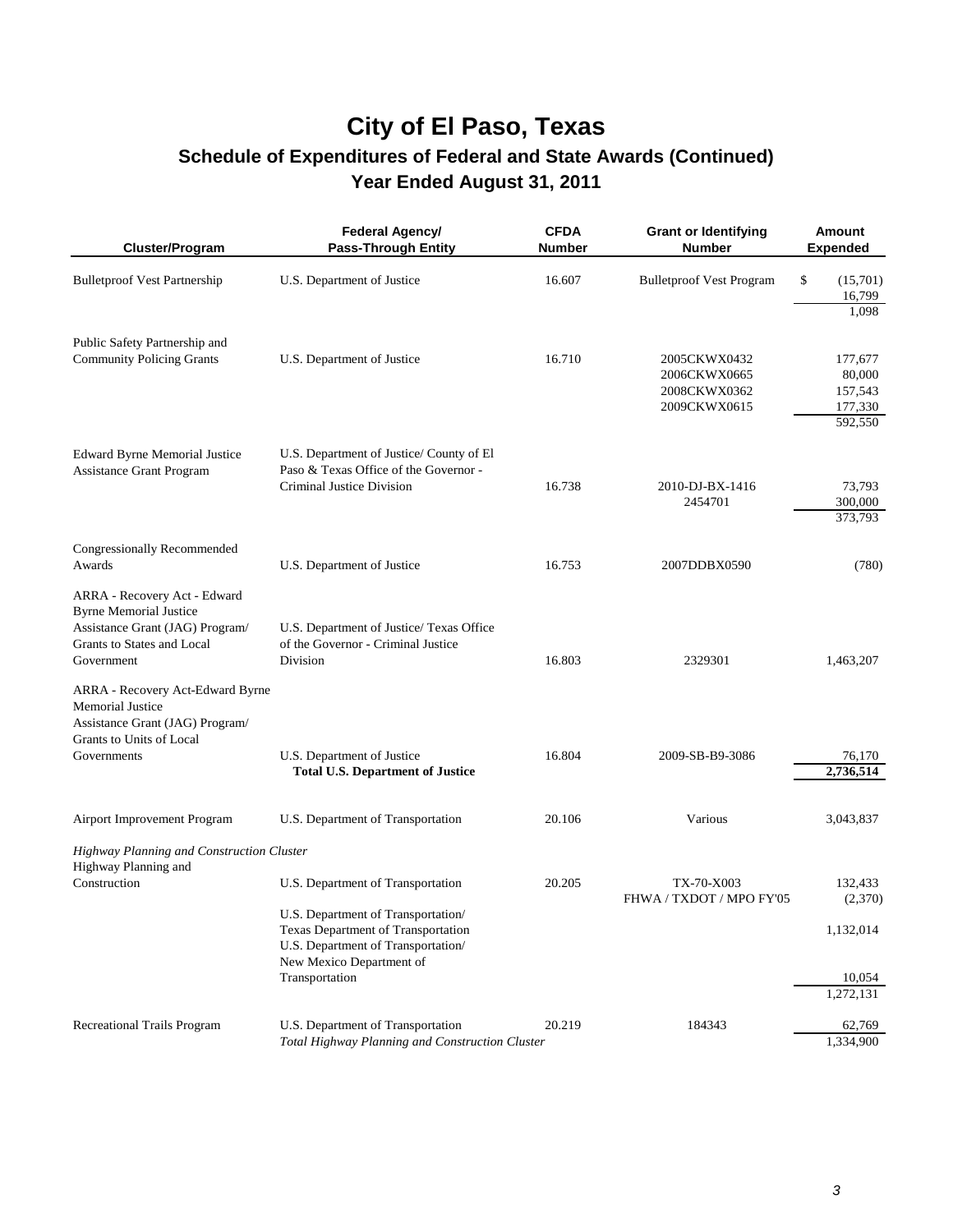| Cluster/Program                                              | Federal Agency/<br><b>Pass-Through Entity</b>                             | <b>CFDA</b><br><b>Number</b> | <b>Grant or Identifying</b><br><b>Number</b> | <b>Amount</b><br><b>Expended</b> |
|--------------------------------------------------------------|---------------------------------------------------------------------------|------------------------------|----------------------------------------------|----------------------------------|
| <b>Federal Transit Cluster</b>                               |                                                                           |                              |                                              |                                  |
| Federal Transit-Formula Grants                               | U.S. Department of Transportation                                         | 20.507                       | NM-95-X003                                   | \$<br>341,760                    |
|                                                              |                                                                           |                              | TX-90-X344                                   | 41,540                           |
|                                                              |                                                                           |                              | TX-90-X483                                   | (525)                            |
|                                                              |                                                                           |                              | TX-90-X539                                   | 39,245                           |
|                                                              |                                                                           |                              | TX-90-X573                                   | 90,177                           |
|                                                              |                                                                           |                              | TX-90-X606                                   | 242,452                          |
|                                                              |                                                                           |                              | TX-90-X662                                   | 212,951                          |
|                                                              |                                                                           |                              | TX-90-X691                                   | 85,063                           |
|                                                              |                                                                           |                              | TX-90-X718                                   | 44,442                           |
|                                                              |                                                                           |                              | TX-90-X774                                   | 362,552                          |
|                                                              |                                                                           |                              | TX-90-X783                                   | (437,717)                        |
|                                                              |                                                                           |                              | TX-90-X812                                   | 200,560                          |
|                                                              |                                                                           |                              | TX-90-X841                                   | 213,414                          |
|                                                              |                                                                           |                              | TX-90-X879                                   | 239,252                          |
|                                                              |                                                                           |                              | TX-90-X893                                   | 487,612                          |
|                                                              |                                                                           |                              | TX-95-X014                                   | 340,000                          |
|                                                              |                                                                           |                              | TX-95-X015                                   | 1,147,079                        |
|                                                              |                                                                           |                              | FTA Mass Transit Subsidy                     | 9,969,580                        |
|                                                              |                                                                           |                              | Various                                      | 3,565,850                        |
|                                                              |                                                                           |                              |                                              | 17,185,287                       |
| <b>ARRA</b> - Federal Transit-                               |                                                                           |                              |                                              |                                  |
| Formula Grants                                               | U.S. Department of Transportation<br><b>Total Federal Transit Cluster</b> | 20.507                       | TX-96-X035                                   | 8,364,929<br>25,550,216          |
| <b>Highway Safety Cluster</b><br>State and Community Highway | U.S. Department of Transportation/ Texas                                  |                              |                                              |                                  |
| Safety                                                       | Department of Transportation                                              | 20.600                       | 2010-ElPasoPD-S-SYG-0103                     | 64,795                           |
|                                                              |                                                                           |                              | 2010-ElPasoSC-G-SYG-0017                     | 28,597                           |
|                                                              |                                                                           |                              |                                              | 93,392                           |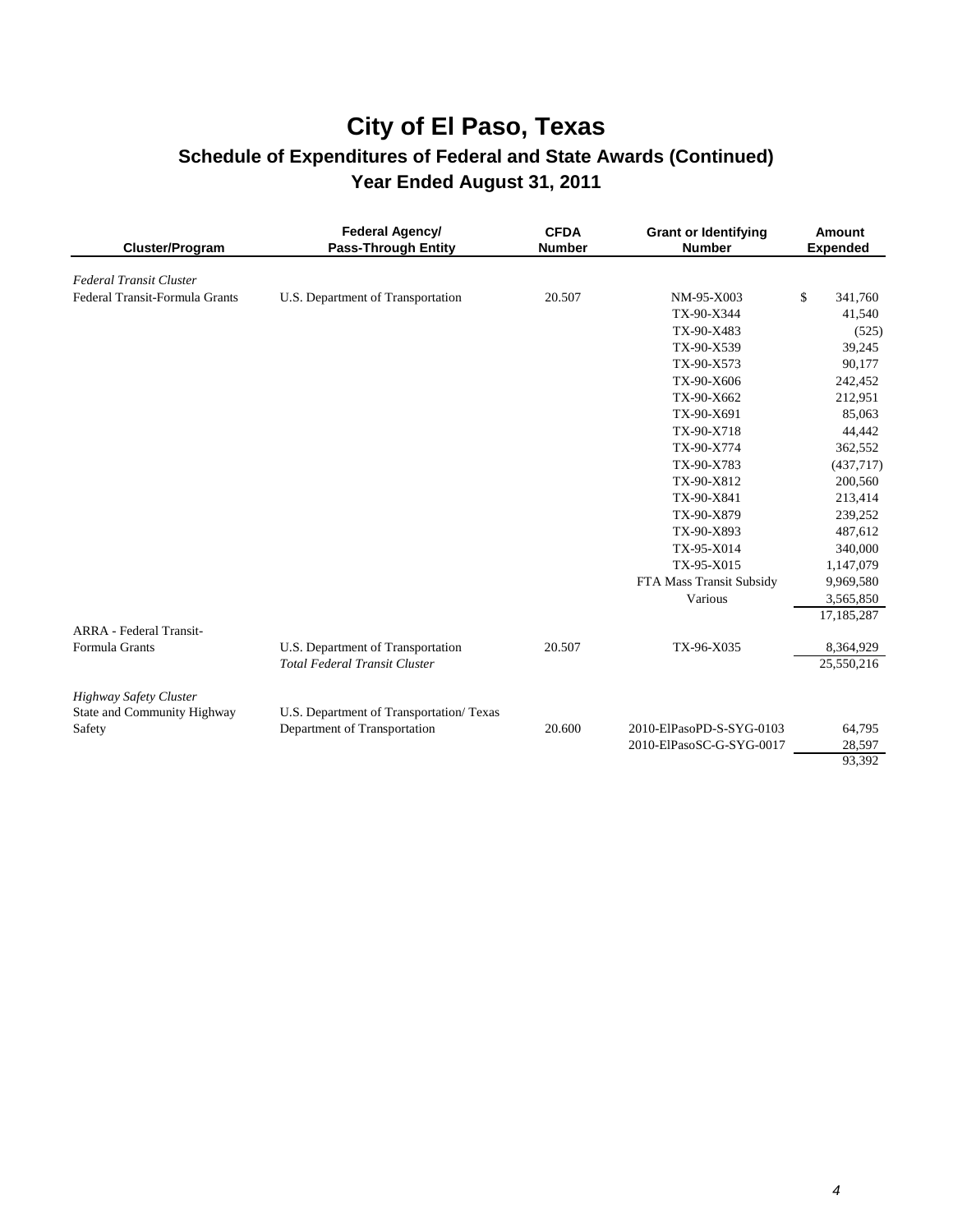| Cluster/Program                                                                                                                   | <b>Federal Agency/</b><br><b>Pass-Through Entity</b>                                        | <b>CFDA</b><br><b>Number</b> | <b>Grant or Identifying</b><br><b>Number</b>         | <b>Amount</b><br><b>Expended</b>               |
|-----------------------------------------------------------------------------------------------------------------------------------|---------------------------------------------------------------------------------------------|------------------------------|------------------------------------------------------|------------------------------------------------|
| Step Impaired Driving Mobility                                                                                                    | U.S. Department of Transportation/ Texas<br>Department of Transportation                    | 20.601                       | 2011-ElPasoPD-S-IDM-00034 \$                         | 14,122                                         |
| Occupant Protection Incentive<br>Grants                                                                                           | U.S. Department of Transportation/ Texas<br>Department of Transportation                    | 20.602                       | 2009-ElPasoPD-CIOT-00079<br>2011-ElPasoPD-CIOT-00023 | 82<br>16,927<br>17,009                         |
|                                                                                                                                   | Total Highway Safety Cluster                                                                |                              |                                                      | 124,523                                        |
|                                                                                                                                   | <b>Total U.S. Department of Transportation</b>                                              |                              |                                                      | 30,053,476                                     |
| ARRA - Promotion of the Arts- Grants<br>to Organizations and Individuals                                                          | National Endowment for the Arts                                                             | 45.024                       | 08-4400-7083                                         | 861                                            |
| Promotion of the Arts- Partnership<br>Agreements                                                                                  | National Endowment for the Arts                                                             | 45.025                       | 08-4400-7083<br>52256                                | 1,337<br>1,335<br>2,672                        |
|                                                                                                                                   | <b>Total National Endowment for the Arts</b>                                                |                              |                                                      | 3,533                                          |
|                                                                                                                                   |                                                                                             |                              |                                                      |                                                |
| <b>Museums for America</b>                                                                                                        | Institute of Museum and Library Services                                                    | 45.301                       | MA-04-08-0305-08                                     | 18,560                                         |
| American Heritage Preservation                                                                                                    | Institute of Museum and Library Services                                                    | 45.303                       | IC-04-09-0232-09                                     | 5,675                                          |
| <b>Grants</b> to States                                                                                                           | Institute of Museum and Library Services/<br>Texas State Library and Archives<br>Commission | 45.310                       | 470-10016<br>470-11026<br>476-10018<br>476-11028     | 9,220<br>262,931<br>3,552<br>77,319<br>353,022 |
|                                                                                                                                   | <b>Total Institute of Museum and Library Services</b>                                       |                              |                                                      | 377,257                                        |
| Air Pollution Control Program<br>Support                                                                                          | <b>Environmental Protection Agency</b>                                                      | 66.001                       | A-00615410-1<br>A-00615410-1<br>A-00615411-1         | (168, 874)<br>3,195<br>143,574<br>(22, 105)    |
| Surveys, Studies, Research,<br>Investigations, Demonstrations,<br>and Special Purpose Activities<br>Relating to the Clean Air Act | Environmental Protection Agency/Texas<br>Commission on Environmental Quality                | 66.034                       | 582-08-72655<br>582-09-72655<br>582-11-72655         | (505)<br>18,906<br>22,482<br>40,883            |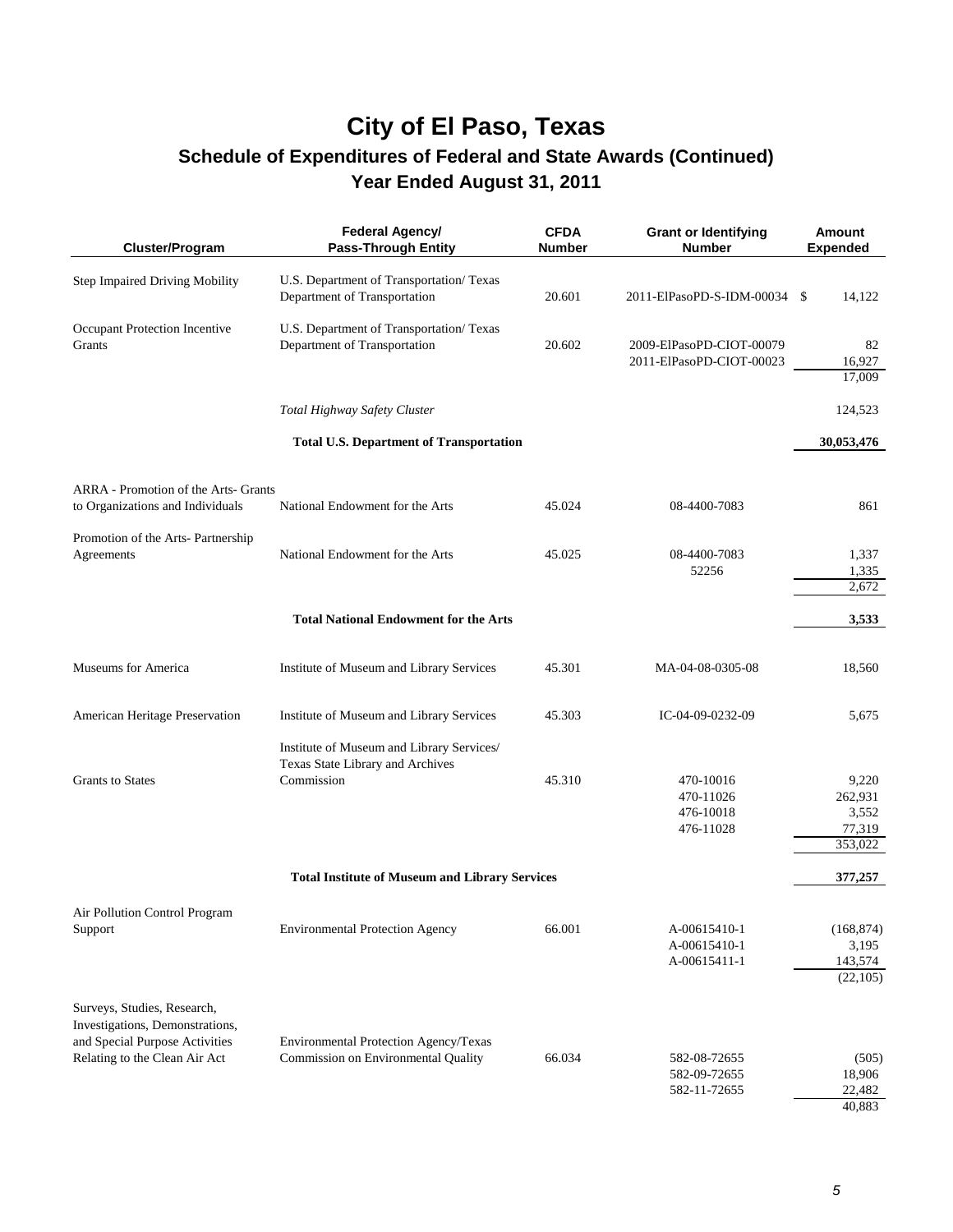| Cluster/Program                         | Federal Agency/<br><b>Pass-Through Entity</b> | <b>CFDA</b><br><b>Number</b> | <b>Grant or Identifying</b><br><b>Number</b> | <b>Amount</b><br><b>Expended</b> |
|-----------------------------------------|-----------------------------------------------|------------------------------|----------------------------------------------|----------------------------------|
| Performance Partnership Grants          |                                               |                              |                                              |                                  |
|                                         | Environmental Protection Agency/Texas         |                              |                                              |                                  |
|                                         | Commission on Environmental Quality           | 66.605                       | 582-10-86375                                 | \$<br>(717)                      |
|                                         |                                               |                              | 582-10-86410                                 | (116)                            |
|                                         |                                               |                              | 582-11-86375                                 | 30,312                           |
|                                         |                                               |                              | 582-11-86410                                 | 86,370                           |
|                                         |                                               |                              | 582-10-90258                                 | 505<br>321,019                   |
|                                         |                                               |                              | 582-11-90258<br>582-11-11176                 | 30,000                           |
|                                         |                                               |                              | 09-08-G06                                    | (8,059)                          |
|                                         |                                               |                              | 10-08-G04                                    | 23,116                           |
|                                         |                                               |                              | 10-08-G04                                    | 32,000                           |
|                                         |                                               |                              |                                              | 514,430                          |
| Brownfields Assessment and Cleanup      |                                               |                              |                                              |                                  |
| Cooperative Agreements                  | <b>Environmental Protection Agency</b>        | 66.818                       | BF-96660301-0                                | 32,292                           |
|                                         |                                               |                              | BF-96665604-1                                | 120,806                          |
|                                         |                                               |                              |                                              | 153,098                          |
|                                         | <b>Total Environmental Protection Agency</b>  |                              |                                              | 686,306                          |
| <b>ARRA</b> - Weatherization Assistance | U.S. Department of Energy/ Texas              |                              |                                              |                                  |
| for Low-Income Persons                  | Department of Housing and Community           |                              |                                              |                                  |
|                                         | Affairs                                       | 81.042                       | 16090000704                                  | 3,598,507                        |
| ARRA - Energy Efficiency and            |                                               |                              |                                              |                                  |
| <b>Conservation Block Grant Program</b> | U.S. Department of Energy                     | 81.128                       | EE0000964                                    | 4,149,151                        |
|                                         | <b>Total U.S. Department of Energy</b>        |                              |                                              | 7,747,658                        |
|                                         |                                               |                              |                                              |                                  |
| Strengthening Public Health Services    | Department of Health and Human                |                              |                                              |                                  |
| at the Outreach Offices of the U.S.-    | Services/ Texas Department of State           |                              |                                              |                                  |
| Mexico Border Health Commission         | <b>Health Services</b>                        | 93.018                       | 2010-034779-001                              | 12,752                           |
| Public Health Emergency                 | Department of Health and Human                |                              |                                              |                                  |
| Preparedness                            | Services/ Texas Department of State           |                              |                                              |                                  |
|                                         | <b>Health Services</b>                        | 93.069                       | 2009-032094-001                              | 91,052                           |
|                                         |                                               |                              | 2009-032170-001                              | 16,672                           |
|                                         |                                               |                              | 2010-033393-001C                             | 20,956                           |
|                                         |                                               |                              | 2010-033512-001G                             | 259,110                          |
|                                         |                                               |                              | 2010-035411-001                              | 186,589                          |
|                                         |                                               |                              | 2010-035728-001                              | 107,165                          |
|                                         |                                               |                              | 2010-035864-001                              | 560,634                          |
|                                         |                                               |                              | 2011-038670-001<br>2011-038678-001           | 7,824                            |
|                                         |                                               |                              | 2011-038811-001                              | 1,566<br>15,410                  |
|                                         |                                               |                              |                                              | 1,266,978                        |
| Project Grants and Cooperative          | Department of Health and Human                |                              |                                              |                                  |
| Agreements for Tuberculosis Control     | Services/ Texas Department of State           |                              |                                              |                                  |
| Programs                                | <b>Health Services</b>                        | 93.116                       | 2010-034144-001                              | 95,902                           |
|                                         |                                               |                              | 2011-037500-001A                             | 136,493                          |
|                                         |                                               |                              |                                              | 232,395                          |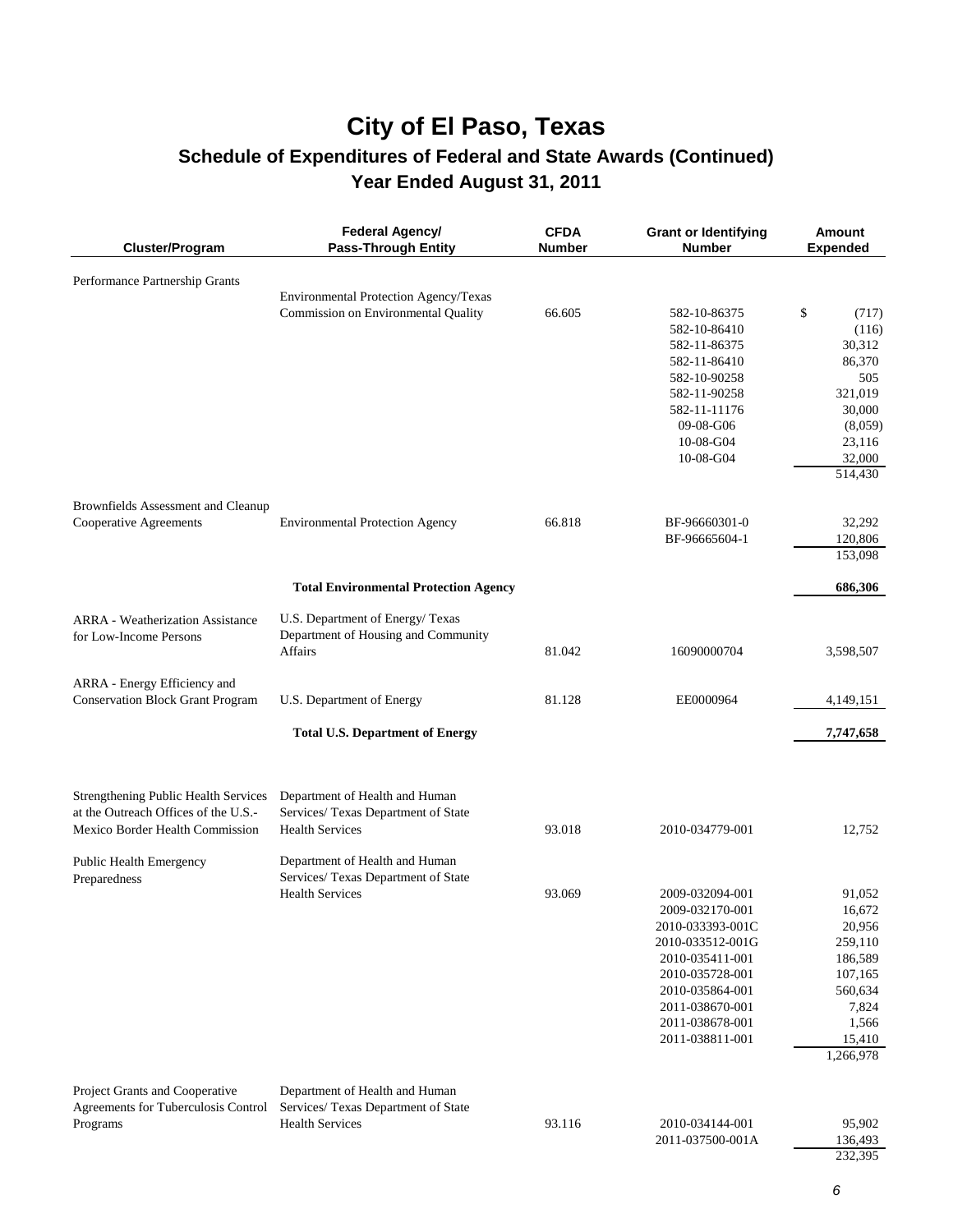| Cluster/Program                                                                                                                                                           | Federal Agency/<br><b>Pass-Through Entity</b>                                                   | <b>CFDA</b><br>Number | <b>Grant or Identifying</b><br><b>Number</b>                              | <b>Amount</b><br><b>Expended</b>                  |
|---------------------------------------------------------------------------------------------------------------------------------------------------------------------------|-------------------------------------------------------------------------------------------------|-----------------------|---------------------------------------------------------------------------|---------------------------------------------------|
| <b>Immunization Cluster</b>                                                                                                                                               |                                                                                                 |                       |                                                                           |                                                   |
| Immunization                                                                                                                                                              | Department of Health and Human<br>Services/ Texas Department of State<br><b>Health Services</b> | 93.268                | 2010-031604-001<br>2011-033498-001A                                       | \$<br>65,735<br>1,324,927                         |
|                                                                                                                                                                           | <b>Total Immunization Cluster</b>                                                               |                       |                                                                           | 1,390,662                                         |
| Centers for Disease Control and<br>Prevention-Investigations and<br><b>Technical Assistance</b>                                                                           | Department of Health and Human<br>Services/ Texas Department of State<br><b>Health Services</b> | 93.283                | 2010-035023-001                                                           | 73,816                                            |
| <b>ARRA</b> - Strengthening Communities<br>Fund                                                                                                                           | Department of Health and Human<br>Services                                                      | 93.711                | 90SN0029                                                                  | 153,355                                           |
| <b>ARRA Prevention and Wellness -</b><br>States, Territories and Pacific Islands                                                                                          | Department of Health and Human<br>Services                                                      | 93.723                | 2011-038248-001                                                           | 2,648                                             |
| <b>HIV Prevention Activities-Health</b><br>Department Based                                                                                                               | Department of Health and Human<br>Services/ Texas Department of State<br><b>Health Services</b> | 93.940                | 2010-032915-001                                                           | (556)                                             |
| Epidemiologic Research Studies of<br>Acquired Immunodeficiency<br>Syndrome (AIDS) and Human<br>Immunodeficiency Virus (HIV)<br>Infection in Selected Population<br>Groups | Department of Health and Human<br>Services/ Texas Department of State<br><b>Health Services</b> | 93.943                | 2010-034530-001<br>2010-034570-001B<br>2011-037512-001<br>2011-037621-001 | 69,932<br>164,954<br>83,210<br>231,393<br>549,489 |
| Human Immunodeficiency Virus<br>(HIV)/Acquired Immunodeficiency<br>Virus Syndrome (AIDS) Surveillance                                                                     | Department of Health and Human<br>Services/ Texas Department of State<br><b>Health Services</b> | 93.944                | 2010-034564-001<br>2011-037582-001                                        | 26,692<br>32,049<br>58,741                        |
| Preventive Health and Health<br>Services Block Grant                                                                                                                      | Department of Health and Human<br>Services/ Texas Department of State<br><b>Health Services</b> | 93.991                | 2010-032532-001<br>2011-035478-001                                        | 9,080<br>167,414<br>176,494                       |
| Maternal and Child Health Services<br><b>Block Grant to the States</b>                                                                                                    | Department of Health and Human<br>Services/ Texas Department of State<br><b>Health Services</b> | 93.994                | DSHS 2010-031630-001A<br>DSHS 2010-032888-001A<br>DSHS 2011-036930-001A   | 7,704<br>1,331<br>218,008<br>227,043              |
|                                                                                                                                                                           |                                                                                                 |                       |                                                                           |                                                   |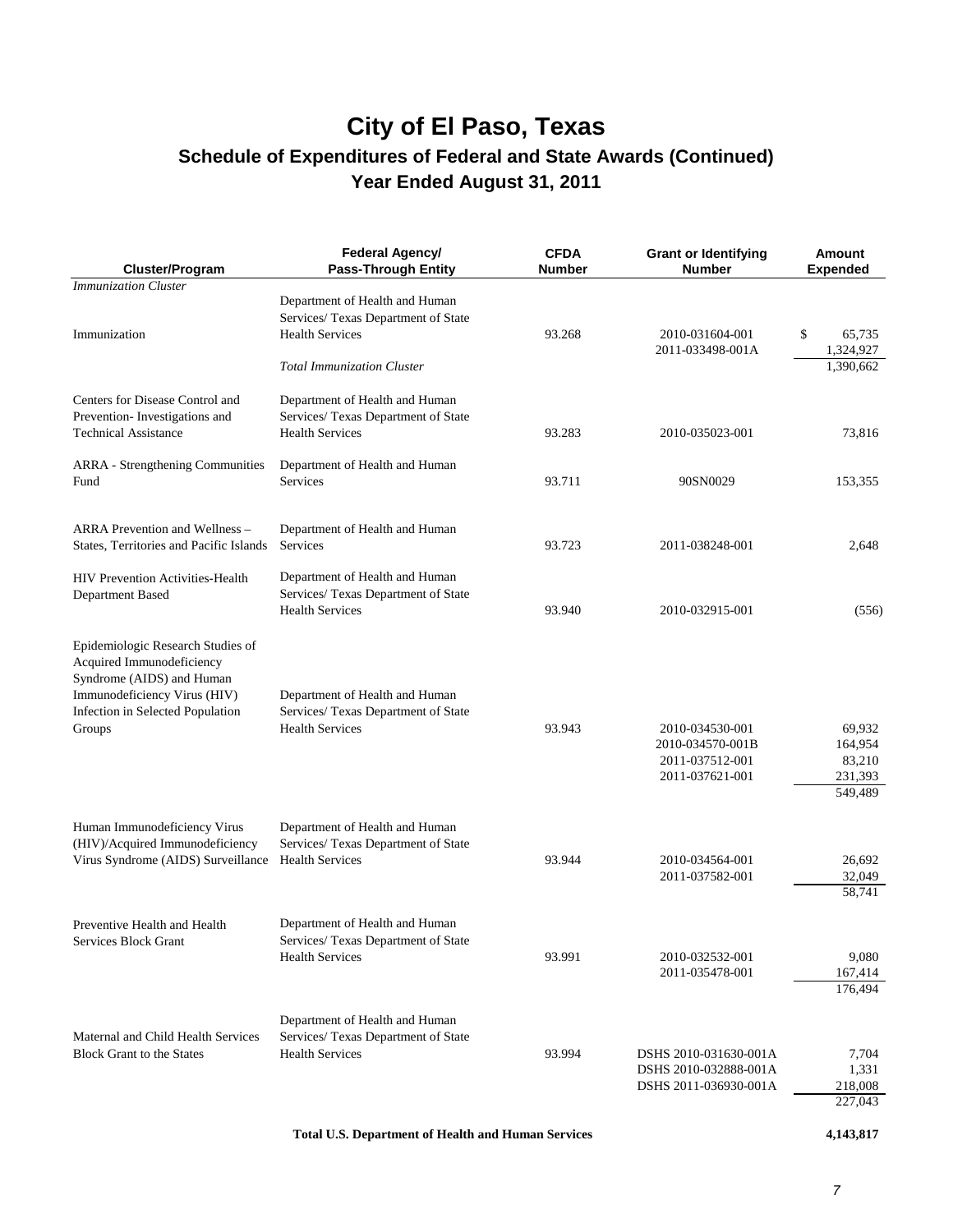# **City of El Paso, Texas**

### **Schedule of Expenditures of Federal and State Awards (Continued) Year Ended August 31, 2011**

| Cluster/Program                                                            | Federal Agency/<br><b>Pass-Through Entity</b>                                                                  | <b>CFDA</b><br><b>Number</b> | <b>Grant or Identifying</b><br><b>Number</b>                                      | Amount<br>Expended                                 |
|----------------------------------------------------------------------------|----------------------------------------------------------------------------------------------------------------|------------------------------|-----------------------------------------------------------------------------------|----------------------------------------------------|
| Retired and Senior Volunteer<br>Program                                    | Corporation for National and Community<br>Service/ Texas Department of Aging and<br><b>Disability Services</b> | 94.002                       |                                                                                   | \$<br>113,109                                      |
| <b>Foster Grandparent/Senior</b><br>Companion Cluster                      |                                                                                                                |                              |                                                                                   |                                                    |
| <b>Foster Grandparent Program</b>                                          | Corporation for National and Community<br>Service/ Texas Department of Aging and<br><b>Disability Services</b> | 94.011                       |                                                                                   | 519,396                                            |
|                                                                            | <b>Total Corporation for National Community Service</b>                                                        |                              |                                                                                   | 632,505                                            |
| <b>High Intensity Drug Trafficking</b>                                     |                                                                                                                |                              |                                                                                   |                                                    |
| Areas Program                                                              | Executive Office of the President                                                                              | 95.001                       | G09SW0007A<br>G10SW0007A<br>G11SW0007A<br><b>I8PSWP574</b><br><b>SW-TXW-0522H</b> | 116,733<br>1,673,643<br>634,328<br>10,165<br>1,068 |
|                                                                            | <b>Total Executive Office of the President</b>                                                                 |                              |                                                                                   | 2,435,937                                          |
| Homeland Security Cluster<br>Homeland Security Grant Program               | U.S. Department of Homeland Security                                                                           | 97.067                       | 2010-SR-48141-02                                                                  | 459,853                                            |
| Homeland Security Grant Program                                            | U.S. Department of Homeland Security/<br>Texas Department of Public Safety                                     | 97.067                       | <b>Operation Stonegarden</b>                                                      | 363,903                                            |
| Metropolitan Medical Response<br>System                                    | U.S. Department of Homeland Security/<br>Texas Department of Public Safety                                     | 97.071                       | 2008-GE-T8-0034<br>2009-SS-T9-0064<br>EMW-2003-FP-02038<br>EMW-2004-FP-02039      | 130,068<br>102,371<br>10,225<br>1,107<br>243,771   |
|                                                                            | <b>Total Homeland Security Cluster</b>                                                                         |                              |                                                                                   | 1,067,527                                          |
| Non-Profit Security Program                                                | U.S. Department of Homeland Security/<br><b>Texas Department of Public Safety</b>                              | 97.008                       | 2008-GE-T8-0034<br>2009-SS-T9-0064                                                | 2,614,263<br>1,133,023<br>3,747,286                |
| Disaster Grants - Public Assistance<br>(Presidentially Declared Disasters) | U.S. Department of Homeland Security                                                                           | 97.036                       | Various                                                                           | 14,376                                             |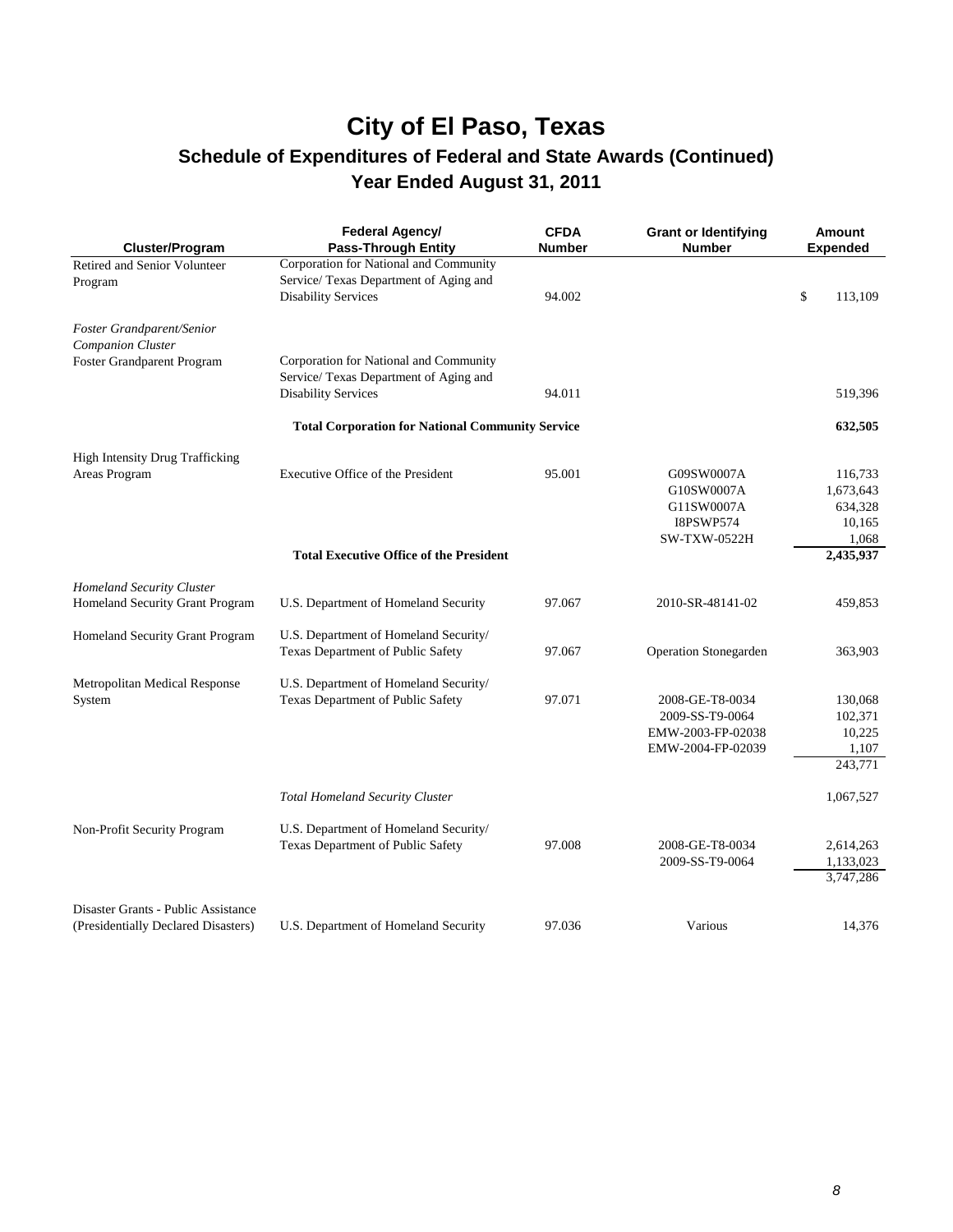# **City of El Paso, Texas**

### **Schedule of Expenditures of Federal and State Awards (Continued) Year Ended August 31, 2011**

| <b>Cluster/Program</b>                                   | Federal Agency/<br><b>Pass-Through Entity</b>                                                | <b>CFDA</b><br><b>Number</b> | <b>Grant or Identifying</b><br><b>Number</b> | Amount<br><b>Expended</b>                |
|----------------------------------------------------------|----------------------------------------------------------------------------------------------|------------------------------|----------------------------------------------|------------------------------------------|
| <b>Emergency Management</b><br><b>Performance Grants</b> | U.S. Department of Homeland Security/<br>Texas Department of Public Safety                   | 97.042                       | 10TX-EMPG-0778<br>11TX-EMPG-0778             | \$<br>12,057<br>(26, 503)<br>(14, 446)   |
| Assistance to Firefighters<br>Grant                      | U.S. Department of Homeland Security/<br>Texas Department of Public Safety                   | 97.044                       | EMW-2005-FG-08972                            | 2,913                                    |
| National Explosives Detection Canine<br>Team Program     | U.S. Department of Homeland Security                                                         | 97.072                       | DTSA20-03-H-00998                            | 200,500                                  |
| <b>State Homeland Security Program</b>                   | U.S. Department of Homeland Security/<br>Texas Department of Public Safety                   | 97.073                       | 2008-GE-T8-0034<br>2009-SS-T9-0064           | 262,005<br>111,869<br>373,874            |
| <b>Buffer Zone Protection Program</b><br>(BZPP)          | U.S. Department of Homeland Security/<br>Texas Department of Public Safety                   | 97.078                       | 08-SRA-BZ-24000                              | 74,818                                   |
| Homeland Security Biowatch<br>Program                    | U.S. Department of Homeland Security/<br><b>Texas Commission on Environmental</b><br>Quality | 97.091                       | 582-09-86404<br>582-10-86404<br>582-11-86404 | (55,869)<br>48,383<br>196,344<br>188,858 |
| Assistance to Firefighters Grant<br>(ARRA)               | U.S. Department of Homeland Security                                                         | 97.115                       | $F.S.$ #31                                   | 889,079                                  |
|                                                          | <b>Total U.S. Department of Homeland Security</b>                                            |                              |                                              | 6,544,785                                |
| <b>Total Federal Awards Expended</b>                     |                                                                                              |                              |                                              | 88,166,889                               |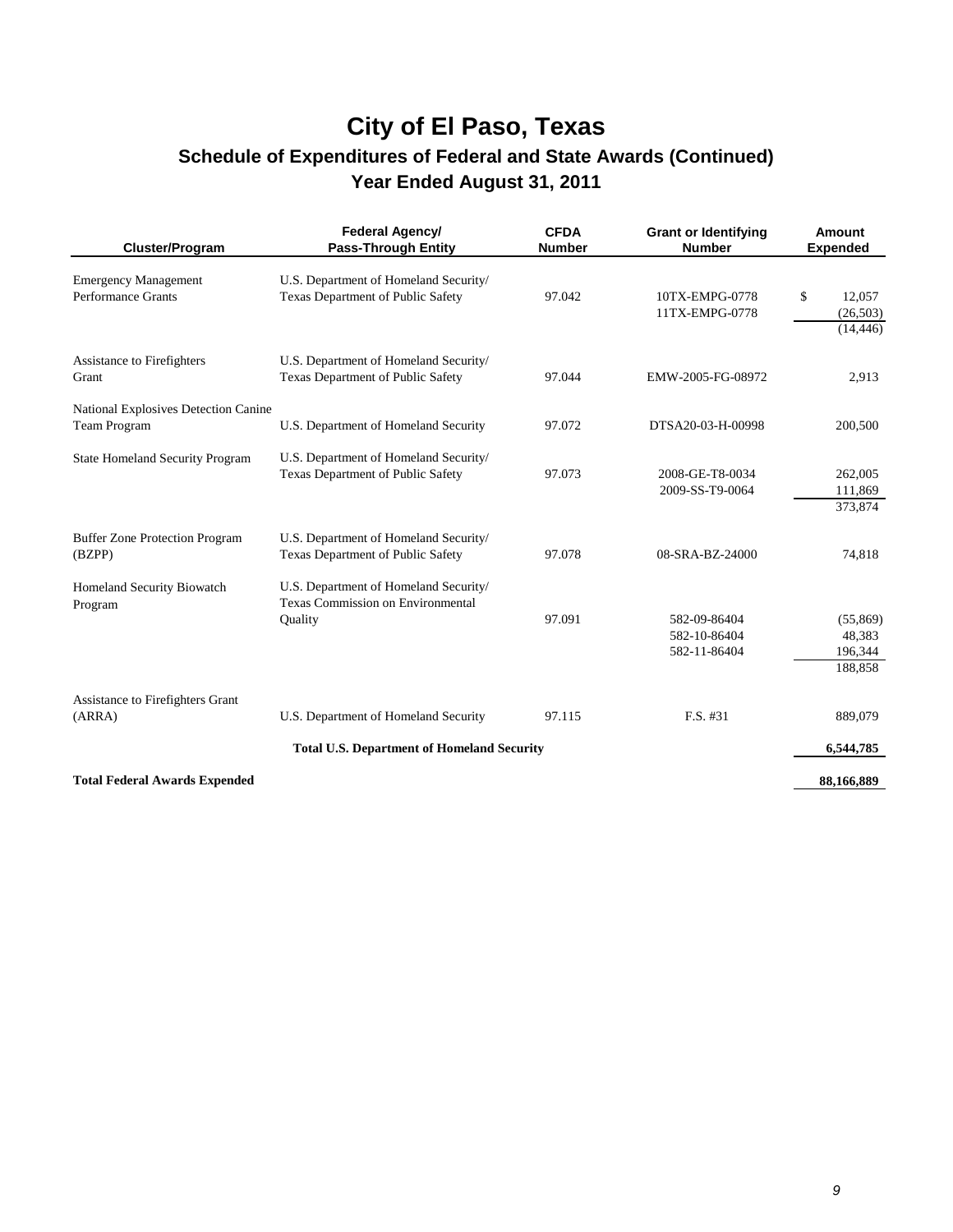|                                                         | <b>Grant or</b>           | <b>Amount</b>   |
|---------------------------------------------------------|---------------------------|-----------------|
| <b>Granting Agency/Grant Program</b>                    | <b>Identifying Number</b> | <b>Expended</b> |
| Texas State Library & Archive Commission                |                           |                 |
| Loan Star Libraries Grant                               | 442-10094                 | \$<br>11,745    |
| Loan Star Libraries Grant                               | 442-11643                 | 85,591          |
|                                                         |                           | 97,336          |
| <b>Texas Parks and Wildlife</b>                         |                           |                 |
| Tierra Del Este #18                                     | 55-000009                 | 150,000         |
| <b>Sandstone Ranch Park</b>                             | 55-000007                 | 192,236         |
|                                                         |                           | 342,236         |
| <b>Humanities Texas</b>                                 |                           |                 |
| Mexico Exhibit                                          | 2010-4029                 | 789             |
| Exhibits FY '10                                         | 2009-3779                 | 5,400           |
|                                                         |                           | 6,189           |
| <b>Texas Department of State Health Services</b>        |                           |                 |
| <b>Division for Regulatory Services</b>                 |                           |                 |
| Milk Grant                                              | 2011-035208-001           | 58,260          |
| <b>Total Division for Regulatory Services</b>           |                           | 58,260          |
| Division of Prevention and Preparedness                 |                           |                 |
| <b>Infectious Disease Control</b>                       | 2011-036173-001           | 4,816           |
| Zoonosis                                                | 2011-036364-001           | 19,155          |
| PHP LRN Laboratory Program                              | 2010-035277-001           | 11,493          |
| Tuberculosis Prevention and Control                     | 2010-032852-001           | 20,193          |
| Tuberculosis Prevention and Control                     | 2011-035279-001           | 325,644         |
| <b>Total Division of Prevention and Preparedness</b>    |                           | 381,301         |
| Division for Family and Community Health Services       |                           |                 |
| Title V Fee for Service Program                         | 2010-034122-001           | (46,297)        |
| Title V Fee for Service Program                         | 2011-037010-001A          | 66,503          |
| Total Division for Family and Community Health Services |                           | 20,206          |
| <b>Total Texas Department of State Health Services</b>  |                           | 459,767         |
| <b>Texas Automobile Theft Prevention Authority</b>      |                           |                 |
| <b>ATPA Border Partners</b>                             | SA-T01-10050-10           | (132, 285)      |
| <b>ATPA Border Partners</b>                             | SA-T01-10050-11           | 1,252,132       |
|                                                         |                           | 1,119,847       |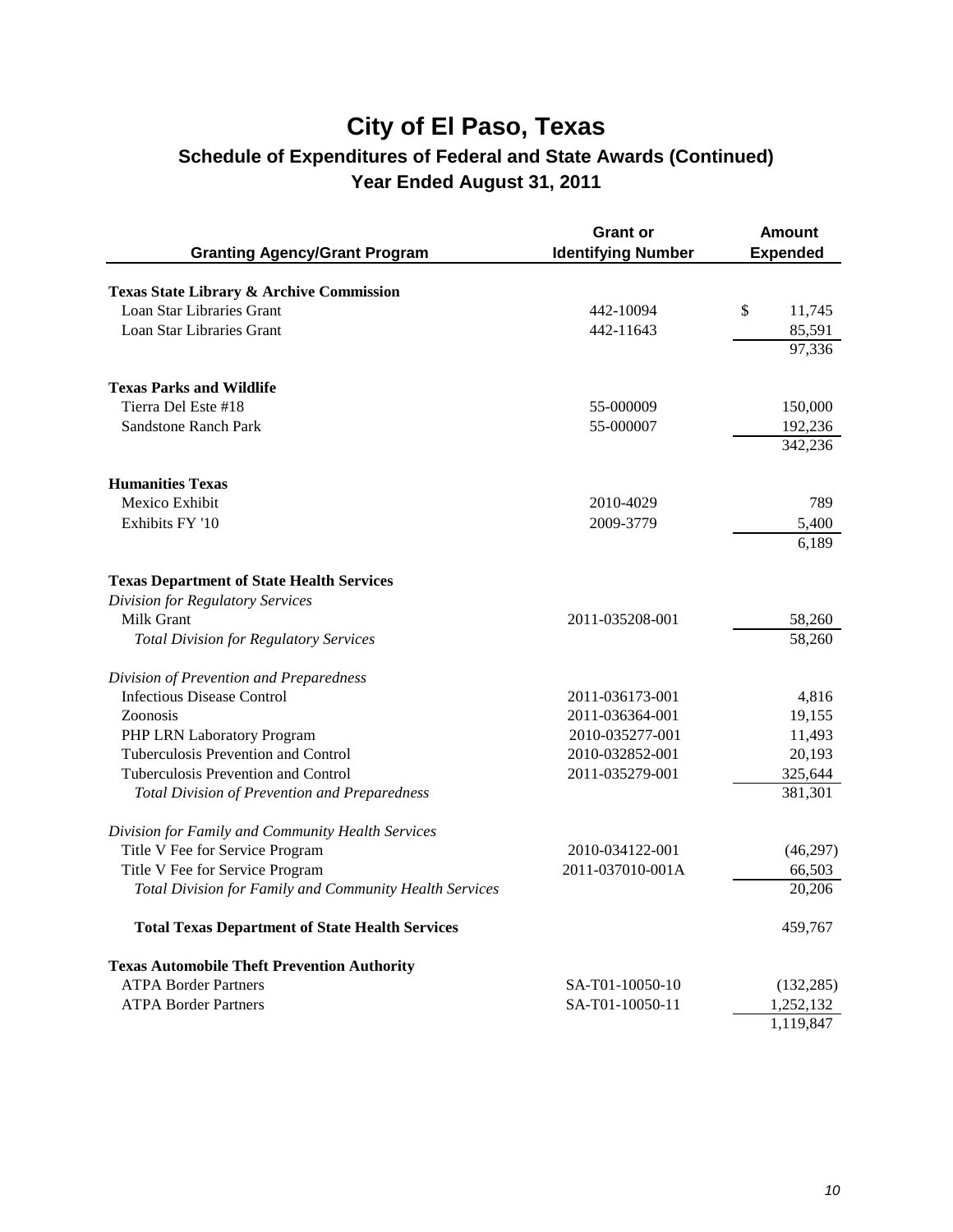|                                                          | <b>Grant or</b>           | Amount          |
|----------------------------------------------------------|---------------------------|-----------------|
| <b>Granting Agency/Grant Program</b>                     | <b>Identifying Number</b> | <b>Expended</b> |
| <b>Texas Commission on the Arts</b>                      |                           |                 |
| Arts Create: Subgrant                                    | 11-32089                  | \$<br>35,000    |
| <b>Arts Create</b>                                       | 11-32090                  | 15,499          |
| Arts Create: Exhibit                                     | 11-32128                  | 12,643          |
| Arts Respond Project: Economic Development               | 11-32402                  | 4,851           |
| Arts Respond Project: Education                          | 11-32423                  | 3,000           |
| Arts Respond Project: Natural Resources & Agriculture    | 11-32671                  | 2,000           |
| Arts Respond Project: Education                          |                           | (11, 449)       |
|                                                          |                           | 61,544          |
| <b>Texas Comptroller of Public Accounts</b>              |                           |                 |
| Alternative Fuel and Hybrid Vehicles                     | CM1017                    | 100,000         |
| <b>Texas Department of Housing and Community Affairs</b> |                           |                 |
| Homeless Housing and Services Program (HHDP)             | 63100000887               | 1,072,894       |
|                                                          |                           |                 |
| <b>Office of the Governor, Criminal Justice Division</b> |                           |                 |
| Gang Initiative Grant                                    | 2430601                   | 170,703         |
| <b>SHOCAP Enhancement Project</b>                        | CG-10-J20-23211-01        | 416,169         |
|                                                          |                           | 586,872         |
| <b>Total State Awards Expended</b>                       |                           | 3,846,685       |
| <b>Total Federal and State Awards Expended</b>           |                           | 92,013,574      |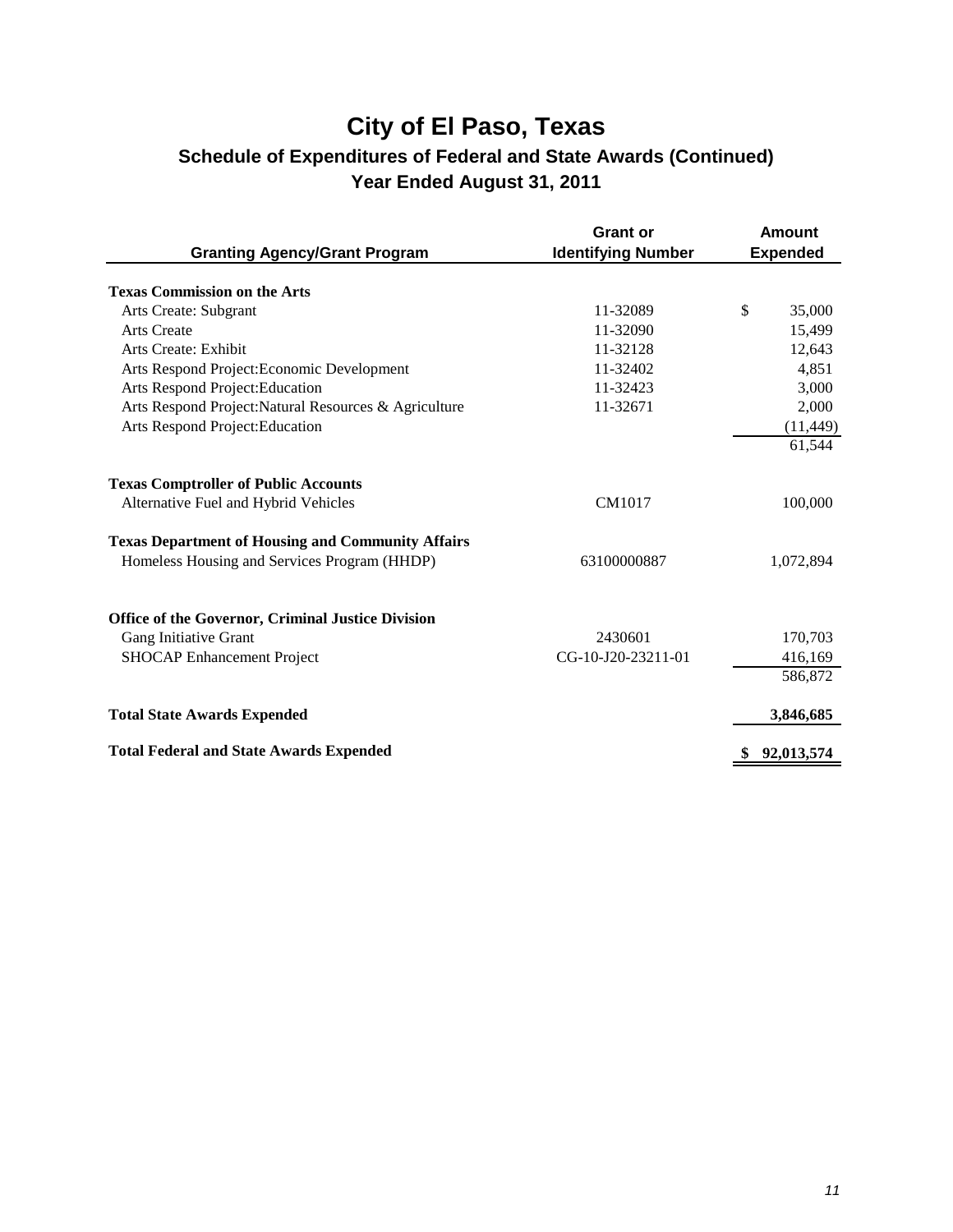#### *Notes to Schedule*

1. This schedule includes the federal and state awards activity of all federal and state financial assistance programs of the City of El Paso, Texas, and is presented on the cash basis of accounting, except for the FAA Airport Improvement grant and the FTA Capital and Planning grants, which use the full accrual basis of accounting. The information in this schedule is presented in accordance with the requirements of OMB Circular A-133, *Audits of States, Local Governments, and Non-Profit Organizations*. Therefore, some amounts presented in this schedule may differ from amounts presented in, or used in the preparation of, the basic financial statements.

The accompanying schedule of expenditures of federal and state awards presents activity of all federal and state financial assistance programs of the City for the year ended August 31, 2011, except for the financial assistance received by the Public Service Board – El Paso Water Utilities. The City's reporting entity is defined in note  $1(A)$  of the City's basic financial statements. Federal and state awards received directly from federal and state agencies, as well as federal and state financial assistance passed through other entities, are included on the schedule of expenditures of federal and state awards.

- 2. Amounts reported in the accompanying schedule of expenditures of federal and state awards may not agree with the amounts reported in the related federal and state financial reports filed with grantor agencies because of accruals that would be included in the subsequent reports filed with the agencies.
- 3. Of the federal and state expenditures presented in this schedule, the City provided federal awards to subrecipients as follows:

|                                                        | <b>CFDA</b> |                 | Amount       |
|--------------------------------------------------------|-------------|-----------------|--------------|
| <b>Subrecipient</b><br><b>Number</b><br><b>Program</b> |             | <b>Provided</b> |              |
| <b>State Subrecipient Awards</b>                       |             |                 |              |
| Arts Create/Arts Respond Programs                      | N/A         | Various         | \$<br>35,000 |
| Homeless Housing and Services                          |             |                 |              |
| Program (HHDP)                                         | N/A         | Various         | 1,072,894    |
|                                                        |             |                 |              |
| <b>Total State Subrecipient Awards</b>                 |             |                 | 1,107,894    |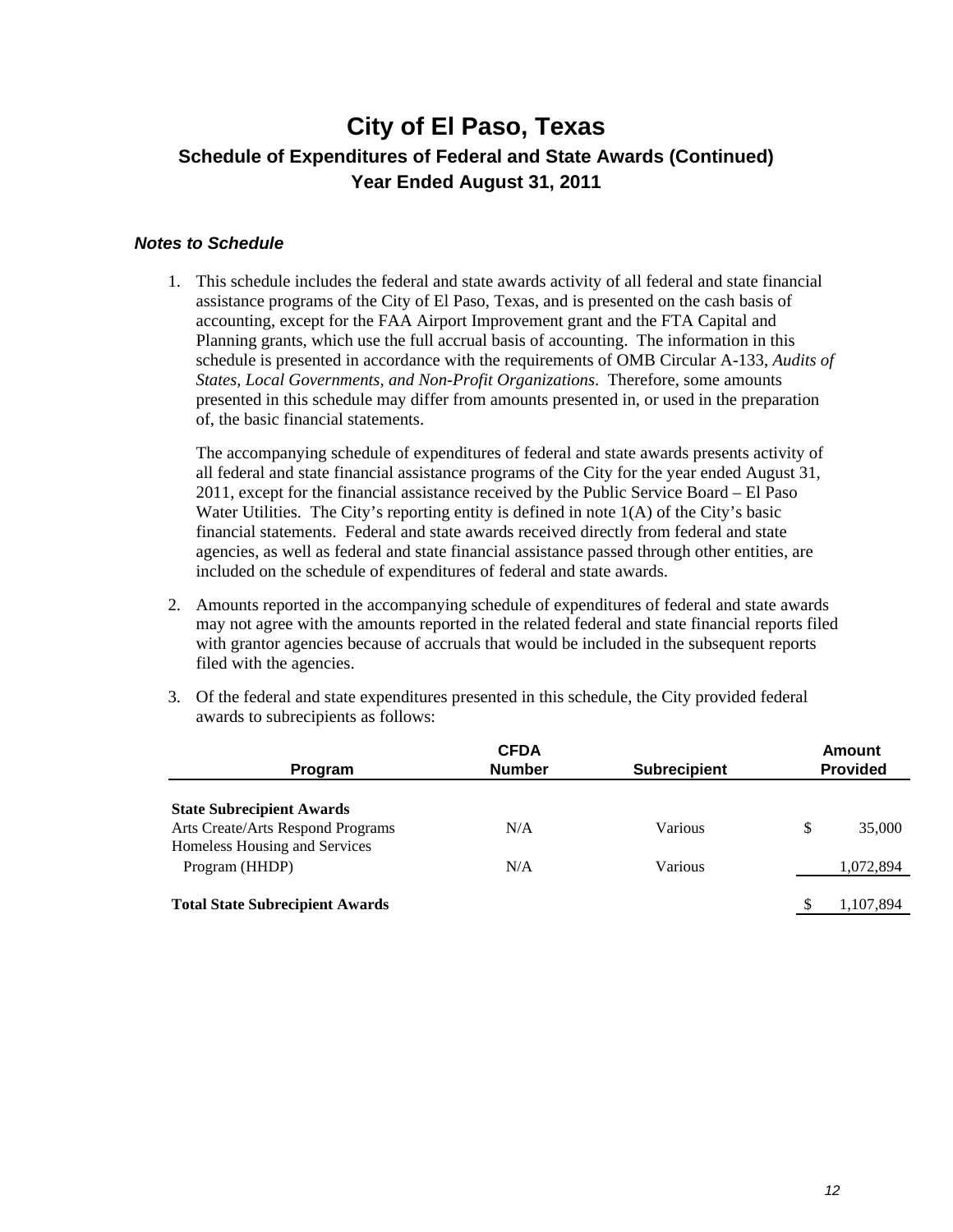| Program                                  | <b>CFDA</b><br><b>Number</b> | <b>Subrecipient</b>     |              | <b>Amount</b><br><b>Provided</b> |
|------------------------------------------|------------------------------|-------------------------|--------------|----------------------------------|
|                                          |                              |                         |              |                                  |
| <b>Federal Subrecipient Awards</b>       |                              |                         |              |                                  |
| <b>CDBG</b> Entitlement Cluster          |                              |                         |              |                                  |
| <b>Community Development Block</b>       |                              |                         |              |                                  |
| <b>Grants/Entitlement Grants</b>         | 14.218                       | Various                 | $\mathbb{S}$ | 1,631,533                        |
| <b>Emergency Shelter Grants Program</b>  | 14.231                       | Various                 |              | 397,585                          |
| Housing Opportunities for                |                              | International           |              |                                  |
| Persons with AIDs                        | 14.241                       | <b>AIDS</b> Empowerment |              | 356,792                          |
| <b>Empowerment Zones Program</b>         | 14.244                       | Various                 |              | 908,621                          |
| <b>ARRA</b> - Homelessness Prevention    |                              |                         |              |                                  |
| and Rapid Re-Housing Program (HPRP)      | 14.257                       | Various                 |              | 1,910,209                        |
| ARRA - Energy Efficiency and             |                              |                         |              |                                  |
| <b>Conservation Block Grant Program</b>  | 81.128                       | El Paso Water Utilities |              | 237,912                          |
| <b>Total Federal Subrecipient Awards</b> |                              |                         | S            | 5.442.652                        |
|                                          |                              |                         |              |                                  |

4. The City administers federal loan programs. These programs are initiated with a grant of federal funds and are sustained after the original money is distributed in loans by using principal payments for subsequent loans to qualified borrowers. The interest received is considered to be program income and is used to pay administrative costs associated with the programs as well as for subsequent loans. As of August 31, 2011, outstanding principal balances of these loans were as follows:

| <b>Number</b> | <b>Receivable</b><br><b>Principal</b> |
|---------------|---------------------------------------|
|               |                                       |
|               |                                       |
| 14.218        | 9,959,471<br>\$.                      |
| 14.239        | 28,980,791                            |
| 14.244        | 2,428,923                             |
|               | 41,369,185                            |
|               | <b>CFDA</b>                           |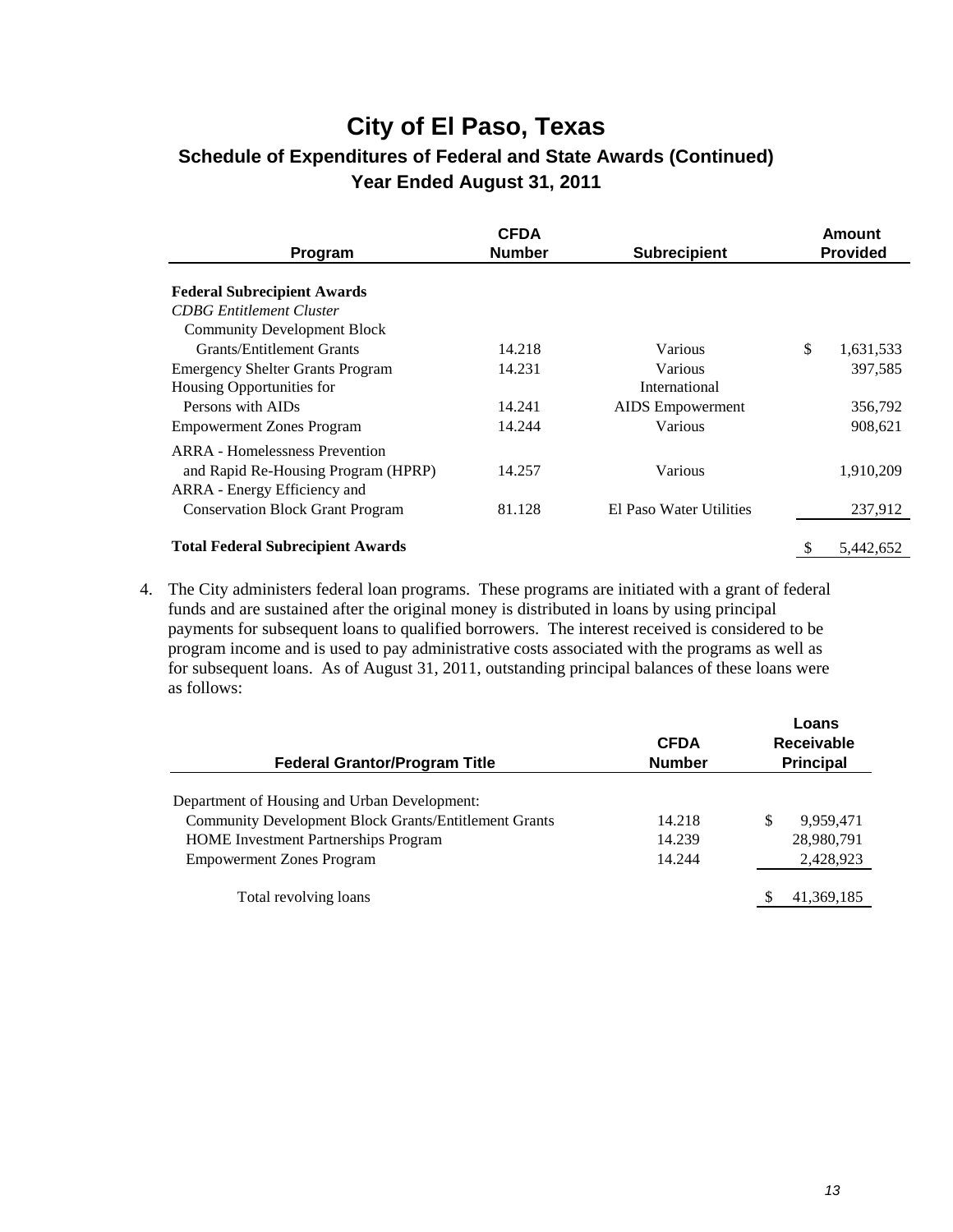- 5. During fiscal year ended August 31, 1992, the City received a \$3,000,000 federal loan for construction work on the International Zaragosa Bridge. The balance of the loan at August 31, 2011 is \$1,050,000.
- 6. The accompanying schedule reflects certain adjustments resulting from fiscal adjustments to closed grants and transfers between grants. As a result, certain grants show negative expenditures.
- 7. Federal and state financial assistance programs are reported in the City's financial statements primarily in the Community Development Block Grants and Nonmajor Governmental Funds. Certain programs are included in the enterprise funds, of which certain grants are reported as capital contributions in the Income (Loss) Before Capital Contributions and Transfers section of the Statement of Revenues, Expenses, and Changes in Fund Net Assets (Deficit) Proprietary Funds.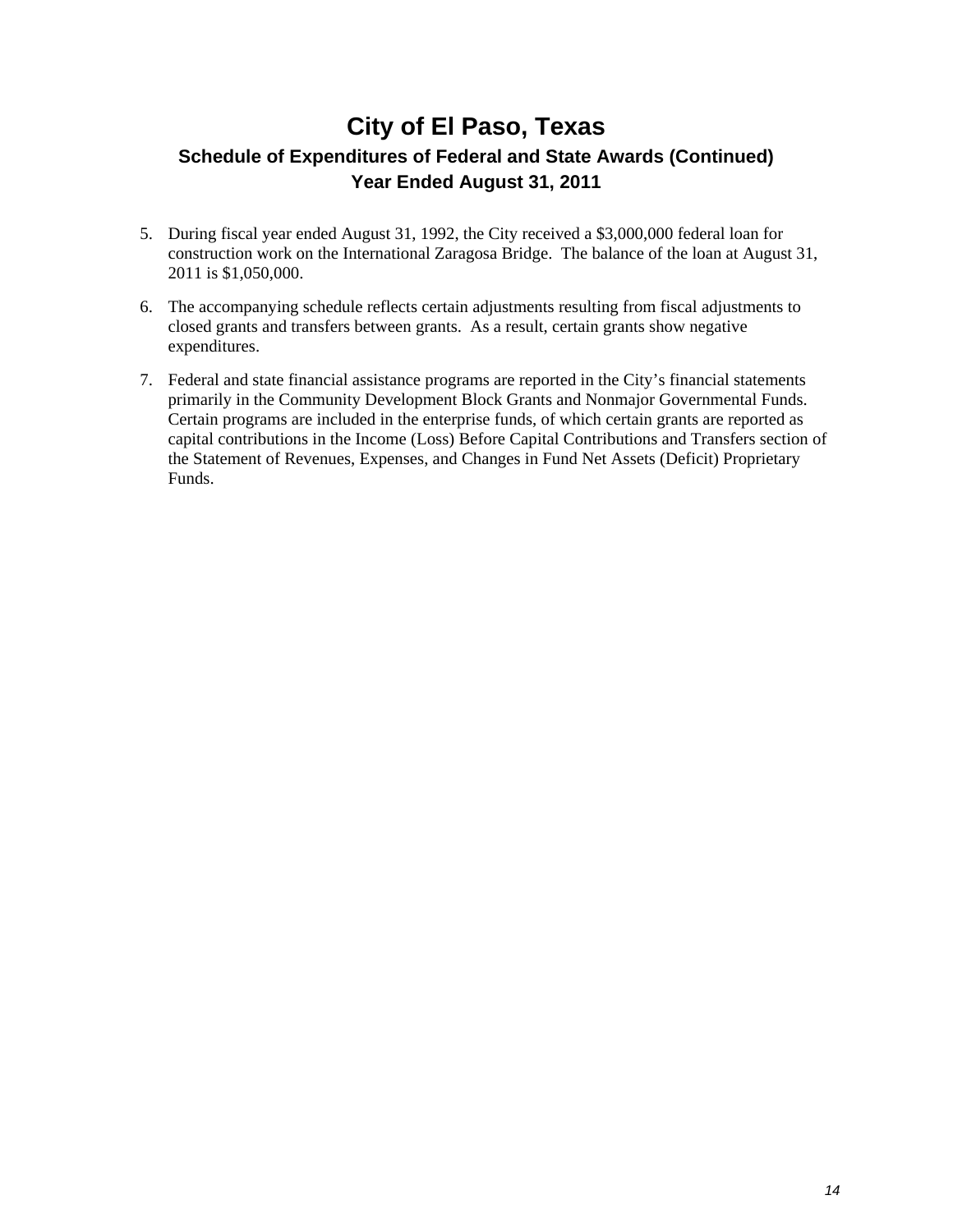

#### **Independent Accountants' Report on Internal Control Over Financial Reporting and on Compliance and Other Matters Based on an Audit of the Financial Statements Performed in Accordance with**  *Government Auditing Standards* **and the State of Texas** *Uniform Grant Management Standards*

The Honorable Mayor and Members of the City Council City of El Paso, Texas El Paso, Texas

We have audited the financial statements of the governmental activities, the business-type activities, the discretely presented component unit, each major fund, and the aggregate remaining fund information of the City of El Paso, Texas (the City) as of and for the year ended August 31, 2011, which collectively comprise the City's basic financial statements, and have issued our report thereon dated February 29, 2012, which contained a reference to the reports of other accountants. We conducted our audit in accordance with auditing standards generally accepted in the United States of America and the standards applicable to financial audits contained in *Government Auditing Standards*, issued by the Comptroller General of the United States and the State of Texas *Uniform Grant Management Standards*, issued by the Governor's Office of Budget and Planning. The financial statements of the El Paso City Employees' Pension Fund, a fiduciary fund included within the aggregate remaining fund information, were not audited in accordance with *Government Auditing Standards* and the State of Texas *Uniform Grant Management Standards*. Other accountants audited the financial statements of the El Paso Firemen and Policemen's Pension Fund and the Public Service Board - El Paso Water Utilities, as described in our report on the City's financial statements. This report does not include the results of the other accountants' testing of internal control over financial reporting or compliance and other matters that are reported on separately by those accountants. The financial statements of the El Paso Firemen and Policemen's Pension Fund, a fiduciary fund included within the aggregate remaining fund information, were not audited in accordance with *Government Auditing Standards* and the State of Texas *Uniform Grant Management Standards*. The financial statements of the Public Service Board - El Paso Water Utilities were not audited in accordance with the State of Texas *Uniform Grant Management Standards*.

#### **Internal Control Over Financial Reporting**

In planning and performing our audit, we considered the City's internal control over financial reporting as a basis for designing our auditing procedures for the purpose of expressing our opinions on the financial statements, but not for the purpose of expressing an opinion on the effectiveness of the City's internal control over financial reporting. Accordingly, we do not express an opinion on the effectiveness of the City's internal control over financial reporting.

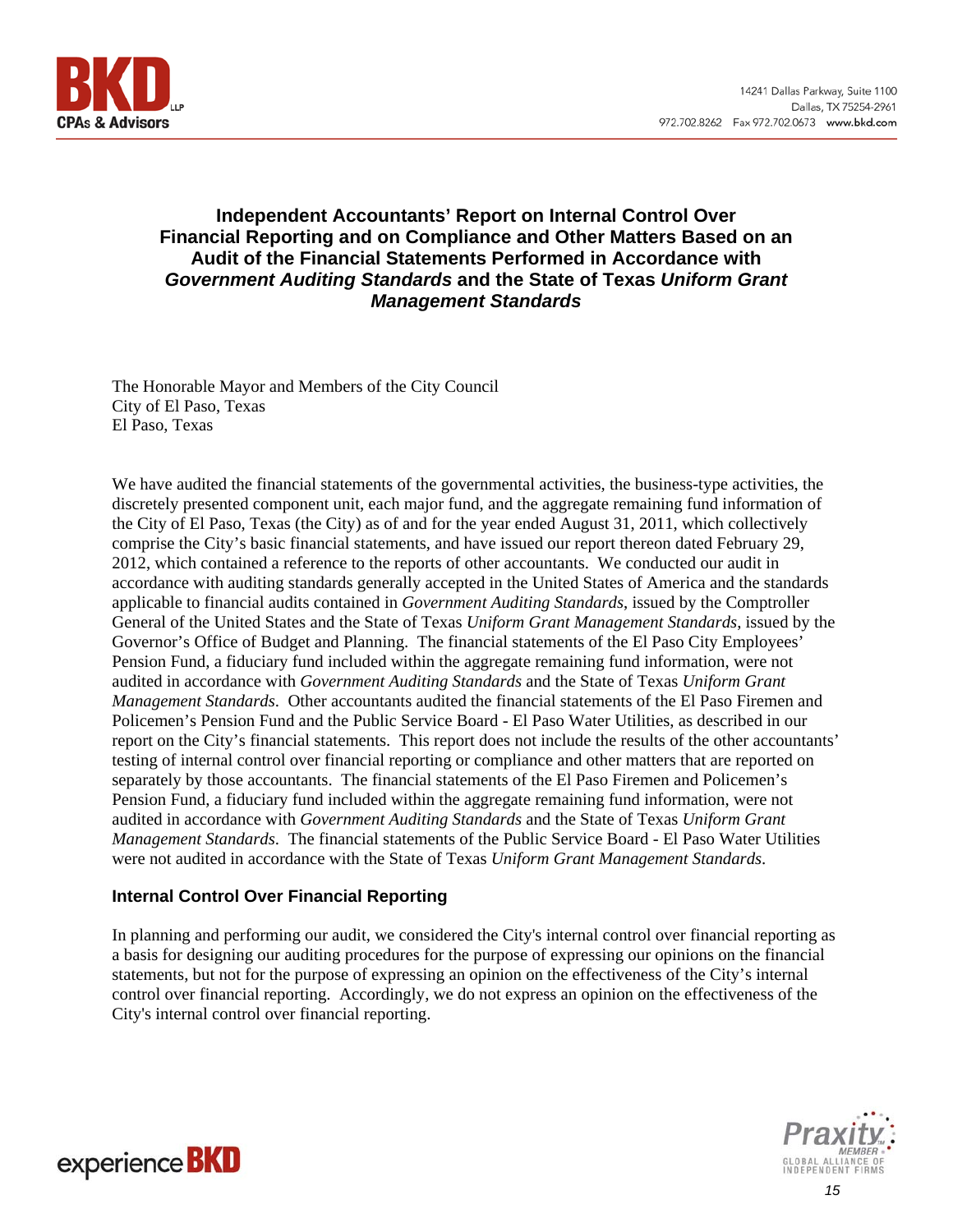The Honorable Mayor and Members of the City Council City of El Paso, Texas

A deficiency in internal control exists when the design or operation of a control does not allow management or employees, in the normal course of performing their assigned functions, to prevent or detect and correct misstatements on a timely basis. A material weakness is a deficiency, or a combination of deficiencies, in internal control such that there is a reasonable possibility that a material misstatement of the City's financial statements will not be prevented or detected and corrected on a timely basis.

Our consideration of internal control over financial reporting was for the limited purpose described in the first paragraph of this section and would not necessarily identify all deficiencies in internal control that might be deficiencies, significant deficiencies, or material weaknesses. We did not identify any deficiencies in internal control over financial reporting that we consider to be material weaknesses as defined above.

#### **Compliance and Other Matters**

As part of obtaining reasonable assurance about whether the City's financial statements are free of material misstatement, we performed tests of its compliance with certain provisions of laws, regulations, contracts and grant agreements, noncompliance with which could have a direct and material effect on the determination of financial statement amounts. However, providing an opinion on compliance with those provisions was not an objective of our audit and, accordingly, we do not express such an opinion. The results of our tests disclosed no instances of noncompliance or other matters that are required to be reported under *Government Auditing Standards* or the State of Texas *Uniform Grant Management Standards.*

We noted certain matters that we reported to the City's management in a separate letter dated February 29, 2012.

This report is intended solely for the information and use of the Mayor, City Council, and management of the City, the federal cognizant agency, other federal and state awarding agencies and pass-through entities and is not intended to be and should not be used by anyone other than these specified parties.

BKD,LLP

May 31, 2012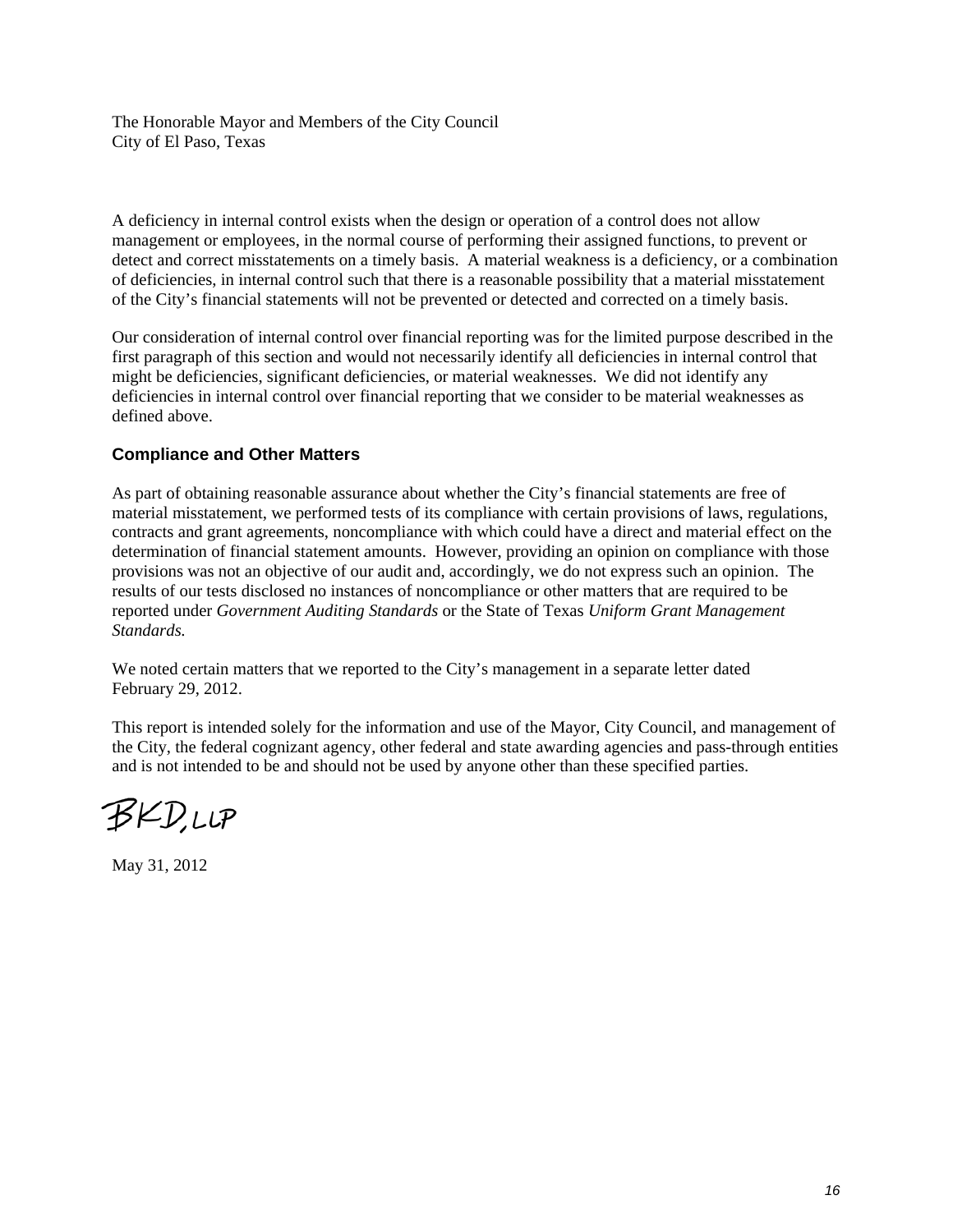

#### **Independent Accountants' Report on Compliance with Requirements That Could Have a Direct and Material Effect on Each Major Federal and State Program and on Internal Control Over Compliance and Schedule of Expenditures of Federal and State Awards in Accordance with OMB Circular A-133 and the State of Texas**  *Uniform Grant Management Standards*

The Honorable Mayor and Members of the City Council City of El Paso, Texas El Paso, Texas

#### **Compliance**

We have audited the compliance of the City of El Paso, Texas (the City) with the types of compliance requirements described in the U.S. Office of Management and Budget (OMB) *Circular A-133 Compliance Supplement* and the State of Texas *Uniform Grant Management Standards* that could have a direct and material effect on each of its major federal and state programs for the year ended August 31, 2011. The City's major federal and state programs are identified in the summary of auditor's results section of the accompanying schedule of findings and questioned costs. Compliance with the requirements of laws, regulations, contracts, and grants applicable to each of its major federal and state programs is the responsibility of the City's management. Our responsibility is to express an opinion on the compliance of the City based on our audit.

The City's basic financial statements include operations of the Public Service Board –El Paso Water Utilities (EPWU), a discretely presented component unit of the City, which received \$3,269,421 in federal awards for the year ended February 28, 2011, which are not included in the schedule during the year ended August 31, 2011. Our audit, described below, did not include the operations of the EPWU because the component unit engaged other accountants to perform an audit in accordance with OMB Circular A-133.

We conducted our audit of compliance in accordance with auditing standards generally accepted in the United States of America; the standards applicable to financial audits contained in *Government Auditing Standards*, issued by the Comptroller General of the United States; and OMB Circular A-133, *Audits of States, Local Governments, and Non-Profit Organizations*, and the State of Texas *Uniform Grant Management Standards*. Those standards, OMB Circular A-133 and the Texas Uniform Grant Management Standards require that we plan and perform the audit to obtain reasonable assurance about whether noncompliance with the types of compliance requirements referred to above that could have a direct and material effect on a major federal or state program occurred. An audit includes examining, on a test basis, evidence about the City's compliance with those requirements and performing such other procedures as we considered necessary in the circumstances. We believe that our audit provides a reasonable basis for our opinion. Our audit does not provide a legal determination on the City's compliance with those requirements.

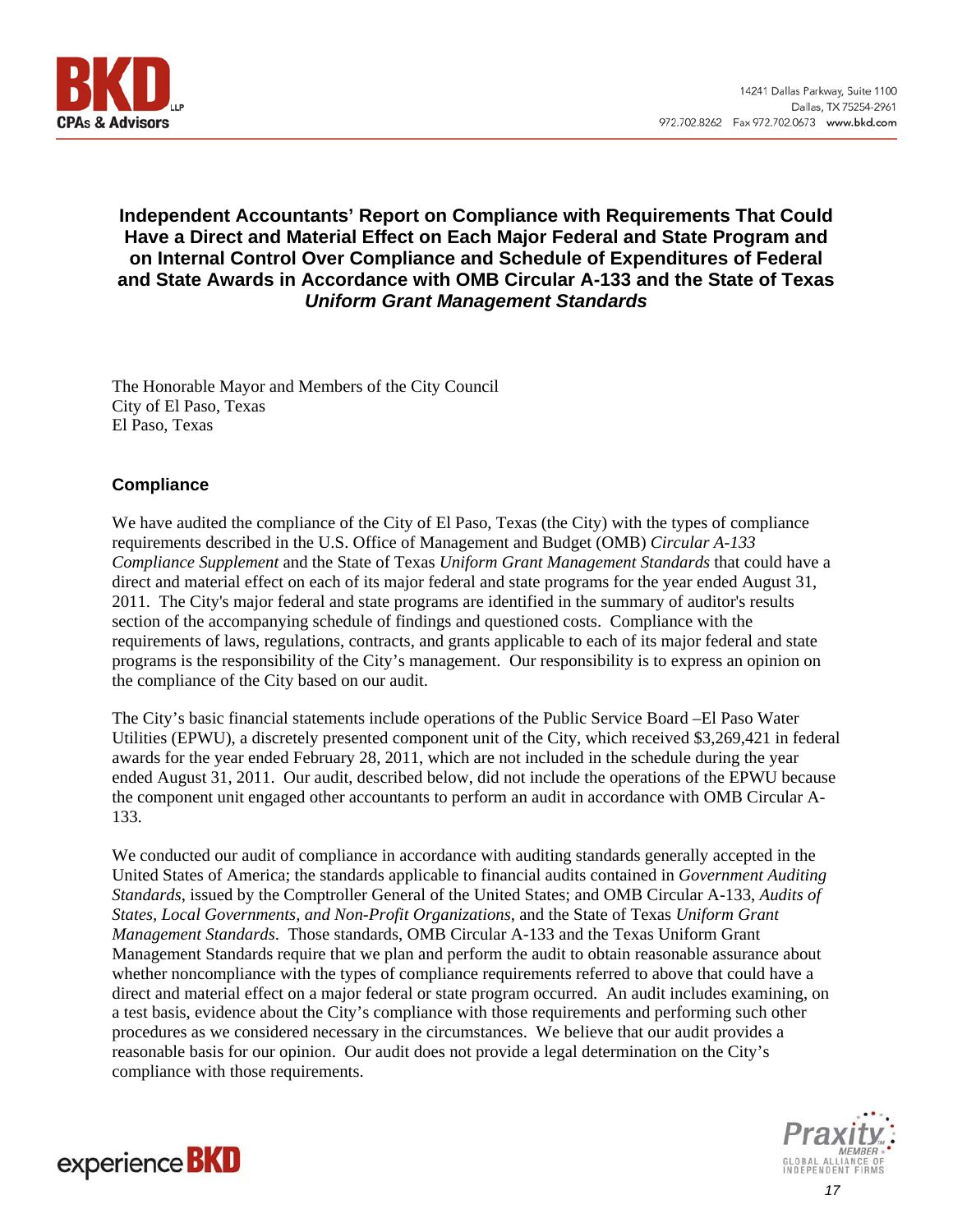The Honorable Mayor and Members of the City Council City of El Paso, Texas

In our opinion, the City complied, in all material respects, with the compliance requirements referred to above that could have a direct and material effect on each of its major federal and state programs for the year ended August 31, 2011. However, the results of our auditing procedures disclosed instances of noncompliance with those requirements that are required to be reported in accordance with OMB Circular A-133 and the State of Texas *Uniform Grant Management Standards* and which are described in the accompanying schedule of findings and questioned costs as items 2011-01 and 2011-02.

#### **Internal Control Over Compliance**

The management of the City is responsible for establishing and maintaining effective internal control over compliance with the requirements of laws, regulations, contracts, and grants applicable to federal and state programs. In planning and performing our audit, we considered the City's internal control over compliance with the requirements that could have a direct and material effect on a major federal or state program in order to determine our auditing procedures for the purpose of expressing our opinion on compliance and to test and report on internal control over compliance in accordance with OMB Circular A-133 and the State of Texas *Uniform Grant Management Standards*, but not for the purpose of expressing an opinion on the effectiveness of internal control over compliance. Accordingly, we do not express an opinion on the effectiveness of the City's internal control over compliance.

A deficiency in internal control over compliance exists when the design or operation of a control over compliance does not allow management or employees, in the normal course of performing their assigned functions, to prevent, or detect and correct, noncompliance with a type of compliance requirement of a federal or state program on a timely basis. A material weakness in internal control over compliance is a deficiency, or combination of deficiencies, in internal control over compliance such that there is a reasonable possibility that material noncompliance with a type of compliance requirement of a federal or state program will not be prevented, or detected and corrected, on a timely basis.

Our consideration of internal control over compliance was for the limited purpose described in the first paragraph of this section and was not designed to identify all deficiencies in internal control over compliance that might be deficiencies, significant deficiencies, or material weaknesses. We did not identify any deficiencies in internal control over compliance that we consider to be material weaknesses, as defined above. However, we identified certain deficiencies in internal control over compliance that we considered to be significant deficiencies as described in the accompanying schedule of findings and questioned costs as items 2011-01 and 2011-02. A significant deficiency in internal control over compliance is a deficiency, or a combination of deficiencies, in internal control over compliance with a type of compliance requirement of a federal or state program that is less severe than a material weakness in internal control over compliance, yet important enough to merit attention by those charged with governance.

The City's responses to the findings identified in our audit are described in the accompanying schedule of findings and questioned costs. We did not audit the City's responses and, accordingly, we express no opinion on the responses.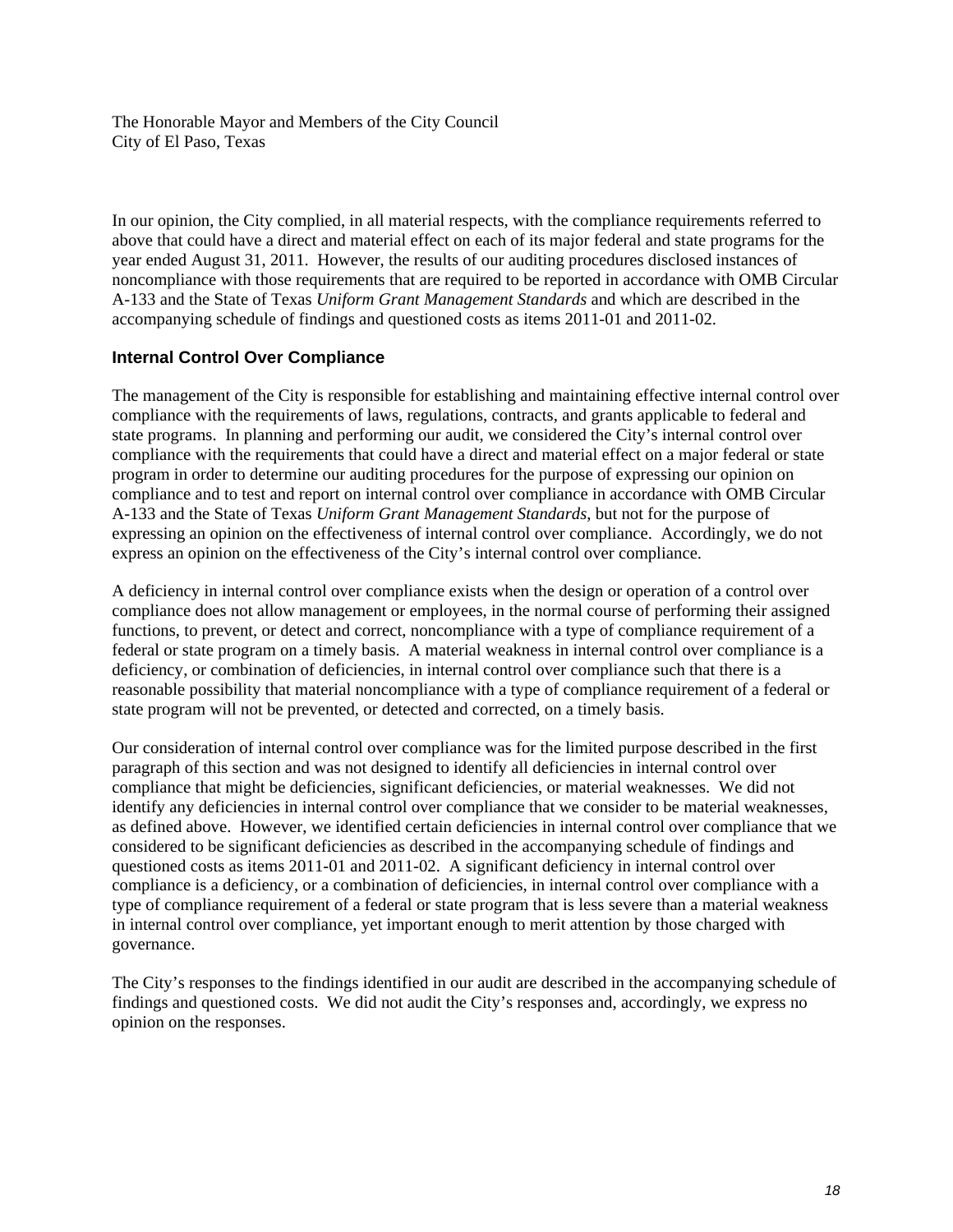The Honorable Mayor and Members of the City Council City of El Paso, Texas

#### **Schedule of Expenditures of Federal and State Awards**

We have audited the financial statements of the governmental activities, the business-type activities, the discretely presented component unit, each major fund, and the aggregate remaining fund information of the City of El Paso, Texas as of and for the year ended August 31, 2011, and have issued our report thereon dated February 29, 2012, which contained a reference to the reports of other accountants. Our audit was performed for the purpose of forming opinions on the financial statements that collectively comprise the City's basic financial statements. The accompanying schedule of expenditures of federal and state awards is presented for purposes of additional analysis as required by OMB Circular A-133 and the State of Texas *Uniform Grant Management Standards* and is not a required part of the basic financial statements. Such information has been subjected to the auditing procedures applied in the audit of the basic financial statements and, in our opinion, is fairly stated, in all material respects, in relation to the basic financial statements taken as a whole.

This report is intended solely for the information and use of the Mayor, City Council, and management of the City, the federal and state cognizant agencies, other federal and state awarding agencies and passthrough entities and is not intended to be and should not be used by anyone other than these specified parties.

BKDUP

May 31, 2012, except for the paragraph on the Schedule of Expenditures of Federal Awards which is February 29, 2012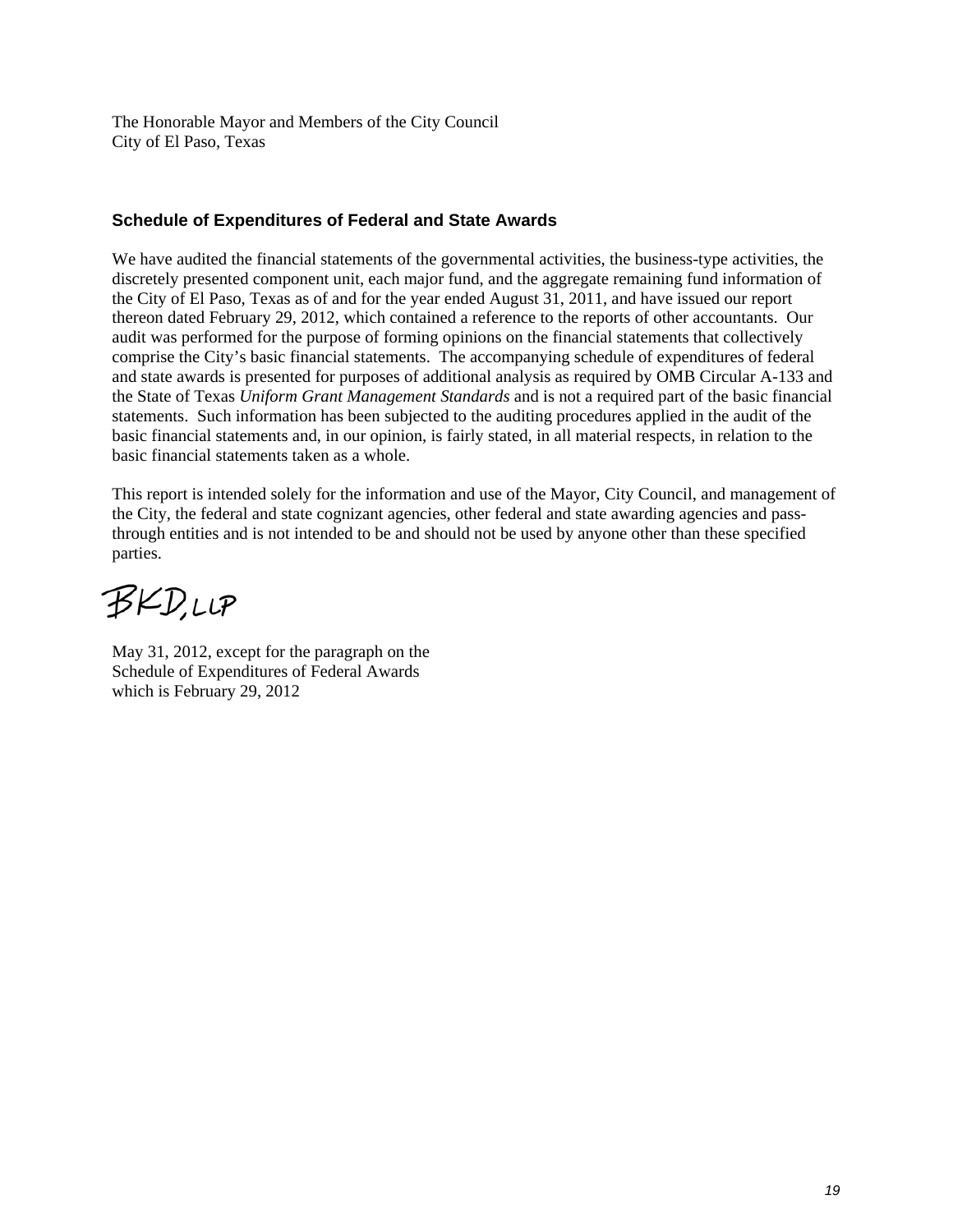#### *Summary of Auditor's Results*

| 1. | The opinions expressed in the independent accountants' report were:                                                         |           |         |            |                |
|----|-----------------------------------------------------------------------------------------------------------------------------|-----------|---------|------------|----------------|
|    | $\boxtimes$ Unqualified                                                                                                     | Qualified | Adverse | Disclaimed |                |
| 2. | The independent accountants' report on internal control over financial reporting disclosed:<br>Significant deficiency(ies)? |           |         | $\Box$ Yes | $\boxtimes$ No |
| 3. | Material weakness(es)?                                                                                                      |           |         | l Yes      | $\boxtimes$ No |
|    | Noncompliance considered material to the financial statements<br>was disclosed by the audit?                                |           |         | Yes        |                |

#### *Federal Awards*

4. The independent accountants' report on internal control over compliance with requirements applicable to major federal awards programs disclosed:

|            | $\Box$ No       |
|------------|-----------------|
|            |                 |
| $\Box$ Yes | $\boxtimes$ No  |
|            | $\boxtimes$ Yes |

5. The opinions expressed in the independent accountants' report were:

| $\boxtimes$ Unqualified | Qualified | $\Box$ Adverse | $\Box$ Disclaimed |
|-------------------------|-----------|----------------|-------------------|
|-------------------------|-----------|----------------|-------------------|

6. The audit disclosed findings required to be reported by OMB Circular A-133?  $\boxtimes$  Yes  $\Box$  No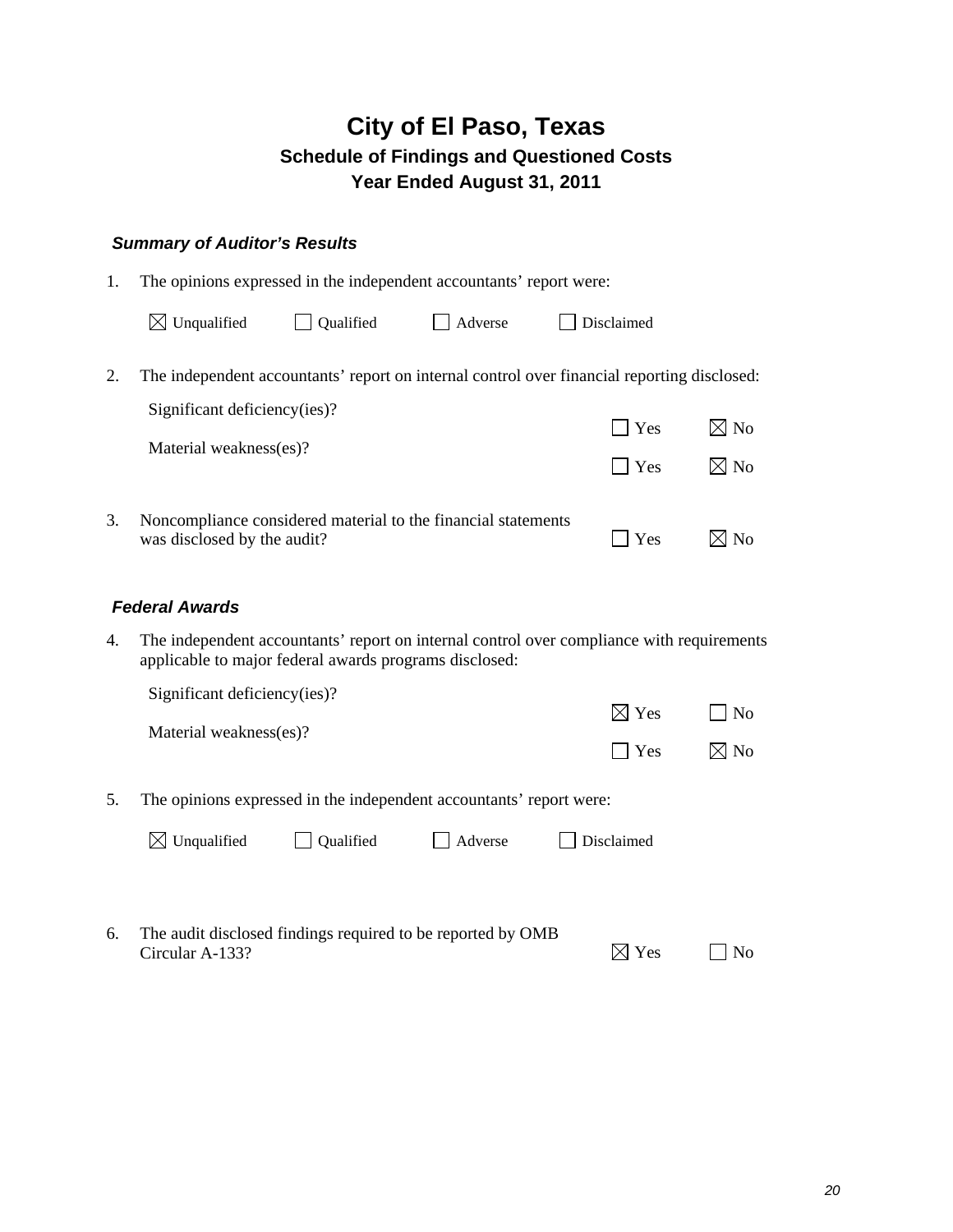7. The City's major federal programs were:

| Cluster/Program                                                       | <b>CFDA Number</b> |
|-----------------------------------------------------------------------|--------------------|
| <b>Broadband Technology Opportunities Program</b>                     | 11.557             |
| <b>CDBG</b> - Entitlement Grants Cluster                              |                    |
| <b>Community Development Block Grants/Entitlement Grants</b>          | 14.218             |
| <b>ARRA-Community Development Block Grant ARRA Entitlement Grants</b> | 14.253             |
| Airport Improvement Program                                           | 20.106             |
| Federal Transit Cluster                                               |                    |
| Federal Transit - Formula Grants                                      | 20.507             |
| ARRA - Federal Transit - Formula Grants                               | 20.507             |
| Weatherization Assistance for Low Income Persons                      | 81.042             |
| Energy Efficiency and Conservation Block Grant                        | 81.128             |

- 8. The threshold used to distinguish between Type A and Type B programs as those terms are defined in OMB Circular A-133 was \$2,645,007.
- 9. The City qualified as a low-risk auditee as that term is defined in OMB Circular A-133?  $\Box$  Yes  $\Box$  No

#### *State Awards*

10. The independent accountants' report on internal control over compliance with requirements applicable to major state awards programs disclosed:

Significant deficiency(ies)?

Material weakness(es)?

| . .        | .              |
|------------|----------------|
| $\Box$ Yes | $\boxtimes$ No |

 $\nabla Y$ es  $\nabla N_0$ 

11. The opinions expressed in the independent accountants' report on compliance with requirements applicable to major state awards were:

| $\boxtimes$ Unqualified                                               | <b>Oualified</b> | Adverse | $\Box$ Disclaimed |                 |           |
|-----------------------------------------------------------------------|------------------|---------|-------------------|-----------------|-----------|
| 12. The audit disclosed findings required to be reported by the State |                  |         |                   |                 |           |
| of Texas Uniform Grant Management Standards:                          |                  |         |                   | $\boxtimes$ Yes | $\Box$ No |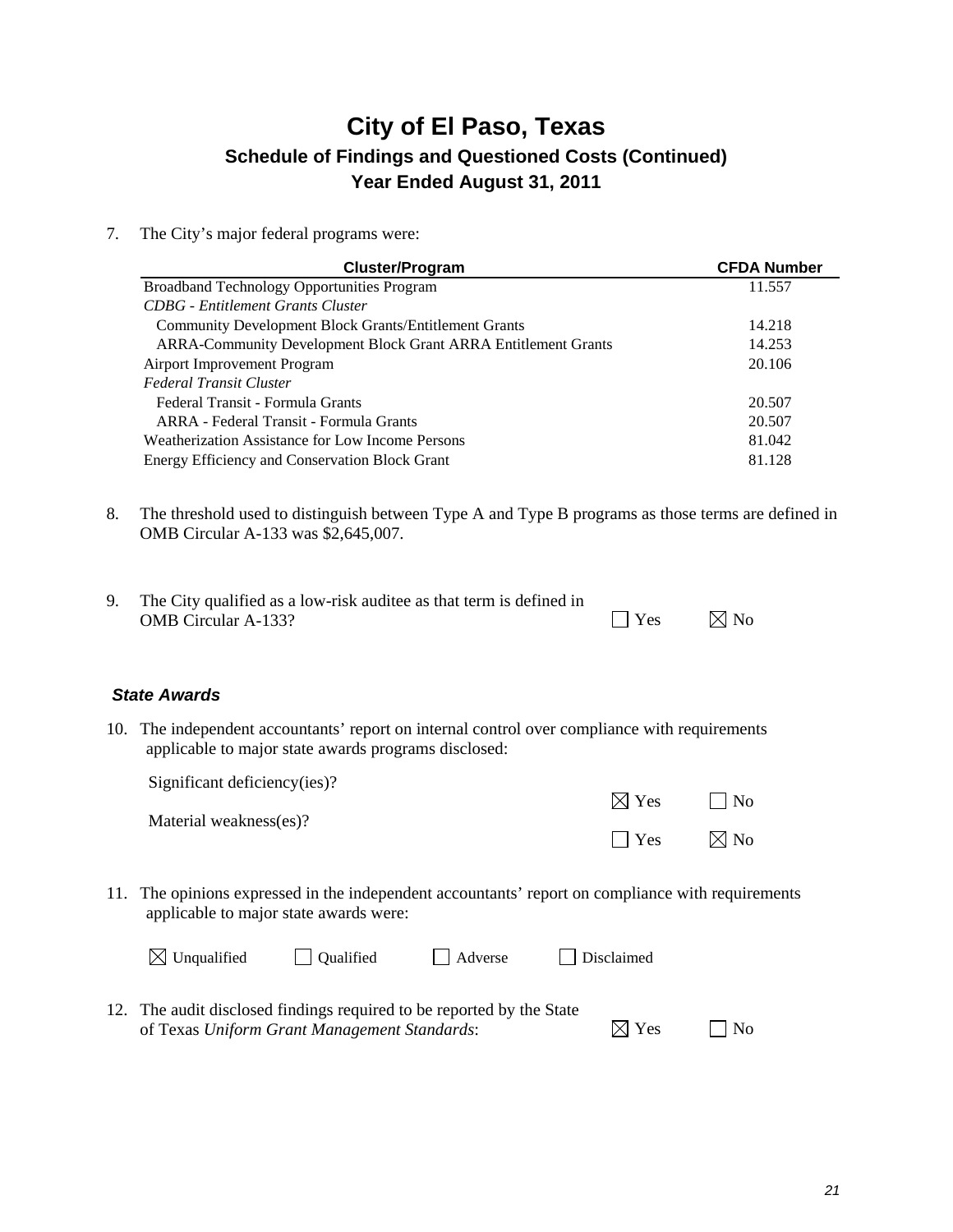13. The City's major state programs were:

#### **Cluster/Program**

ABTPA Border Partners Serious Habitual Offenders Comprehensive Action Program Tuberculosis Prevention and Control

- 14. The threshold used to distinguish between Type A and Type B programs as those terms are defined in the State of Texas *Uniform Grants Management Standards* was \$300,000.
- 15. The City qualified as a low-risk auditee as that term is defined in the State of Texas *Uniform Grant Management Standards*?  $\boxtimes$  Yes  $\Box$  No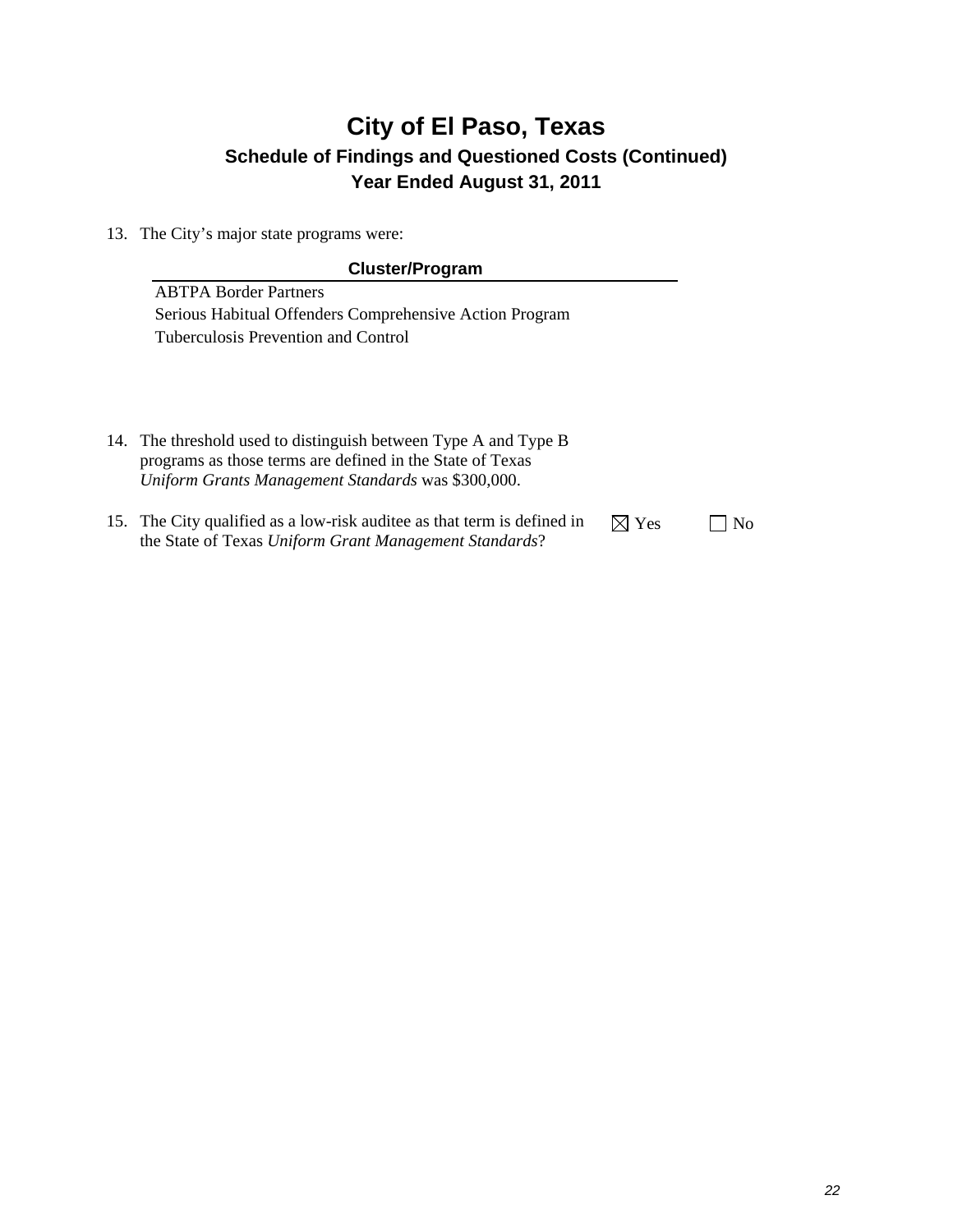**Findings Required to be Reported by** *Government Auditing Standards* 

No matters are reportable.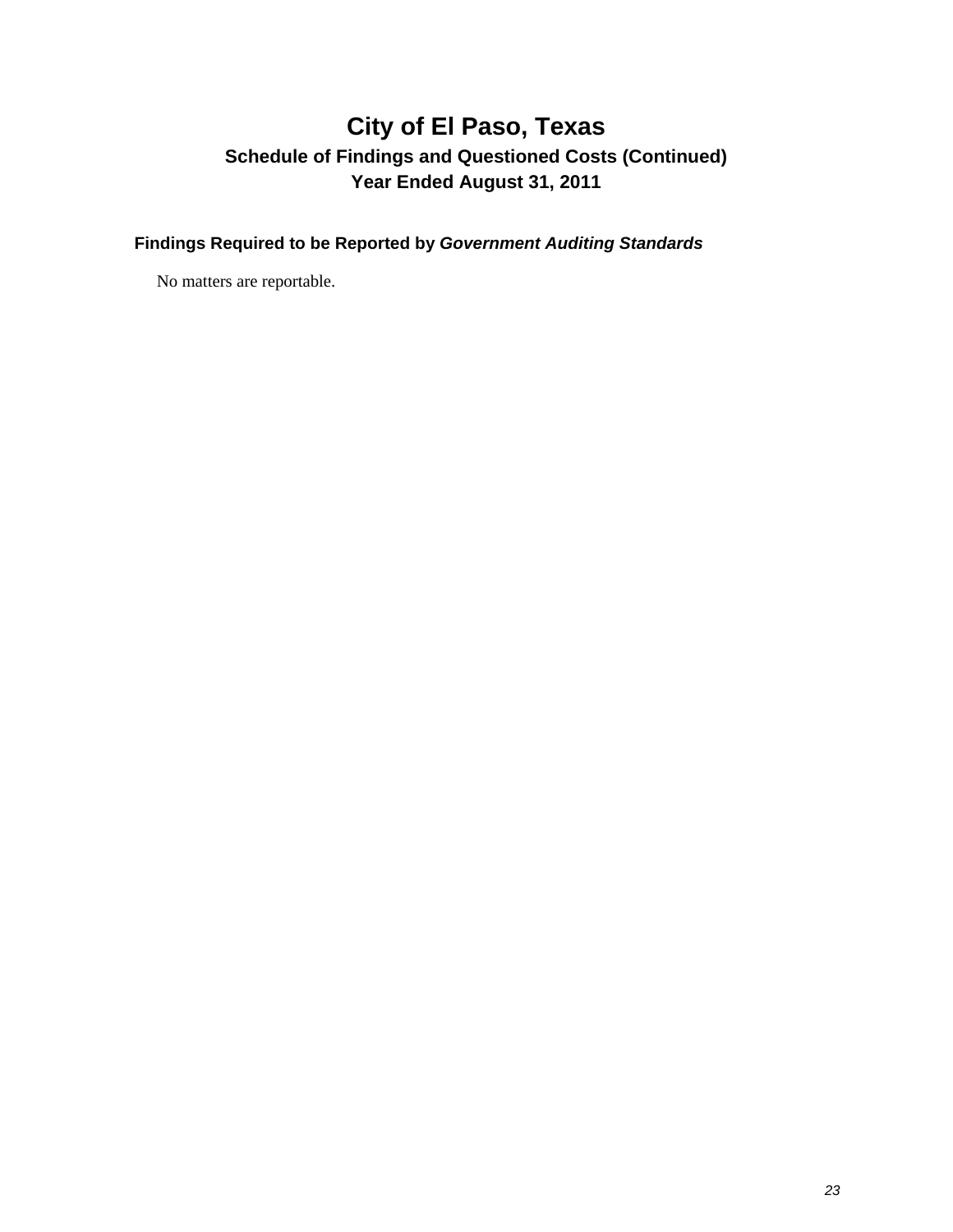#### **Findings Required to be Reported by OMB Circular A-133**

| <b>Reference</b><br><b>Number</b> | <b>Finding</b>                                                                                                                                                                                                          | Questioned<br><b>Costs</b> |
|-----------------------------------|-------------------------------------------------------------------------------------------------------------------------------------------------------------------------------------------------------------------------|----------------------------|
| 2011-01                           | <b>ARRA-Weatherization Assistance for Low-Income Persons</b><br>CFDA No. 81.042<br><b>U.S. Department of Energy</b><br><b>Special Tests and Provisions</b>                                                              | None                       |
|                                   | Criteria or Specific Requirement:<br>Pursuant to 10 C.F.R 44.24 and the grant agreement, project<br>files must include documentation of post weatherization carbon<br>monoxide readings for all combustible appliances. |                            |
|                                   | <b>Condition</b><br>Out of 60 files selected for testing, 25 were missing the required<br>post carbon monoxide readings.                                                                                                |                            |
|                                   | <b>Context</b><br>Adequate carbon monoxide readings were not performed or<br>were not documented in project files in accordance with federal<br>requirements.                                                           |                            |
|                                   | <b>Effect</b><br>Project files were incomplete and not in compliance with grant<br>requirements.                                                                                                                        |                            |
|                                   | Cause<br>City staff lacked insufficient training and instruction regarding<br>the administration of this grant.                                                                                                         |                            |
|                                   |                                                                                                                                                                                                                         |                            |
|                                   |                                                                                                                                                                                                                         |                            |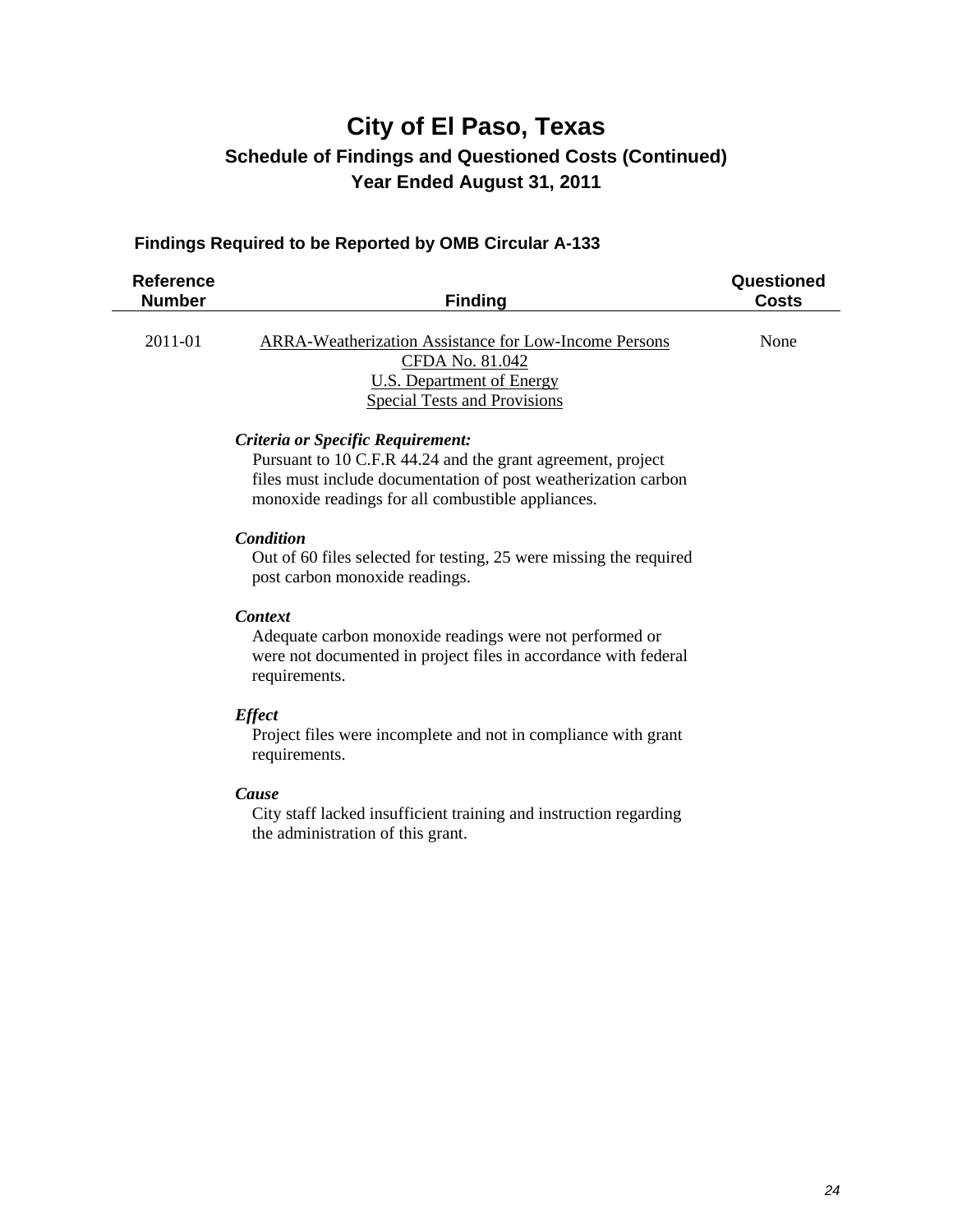| <b>Recommendation</b><br>The City should develop and implement policies and procedures                                                                                                                                                                                                                                                                                                                                                                                                                                      |  |
|-----------------------------------------------------------------------------------------------------------------------------------------------------------------------------------------------------------------------------------------------------------------------------------------------------------------------------------------------------------------------------------------------------------------------------------------------------------------------------------------------------------------------------|--|
| to ensure staff review grant agreements and obtain the necessary<br>training to facilitate compliance and proper documentation.<br><b>Views of Responsible Officials and Planned Corrective Actions</b>                                                                                                                                                                                                                                                                                                                     |  |
| Agree.<br><b>Corrective Action Planned:</b><br>Senior Management Staff with previous experience in Weatherization<br>Assistance programs was hired. The new management staff reviewed<br>and enforced compliance with the grant agreement. New local<br>policies and procedures were developed in accordance with the grant<br>agreement and federal and state guidelines. Significant training for<br>all Weatherization Inspectors, which facilitated program compliance<br>and proper file documentation, was conducted. |  |
| <b>Contact Person Responsible for Corrective Action:</b><br>Mr. William Lilly, Director of Community Development<br><b>Anticipated Completion Date:</b><br>December 31, 2011                                                                                                                                                                                                                                                                                                                                                |  |
|                                                                                                                                                                                                                                                                                                                                                                                                                                                                                                                             |  |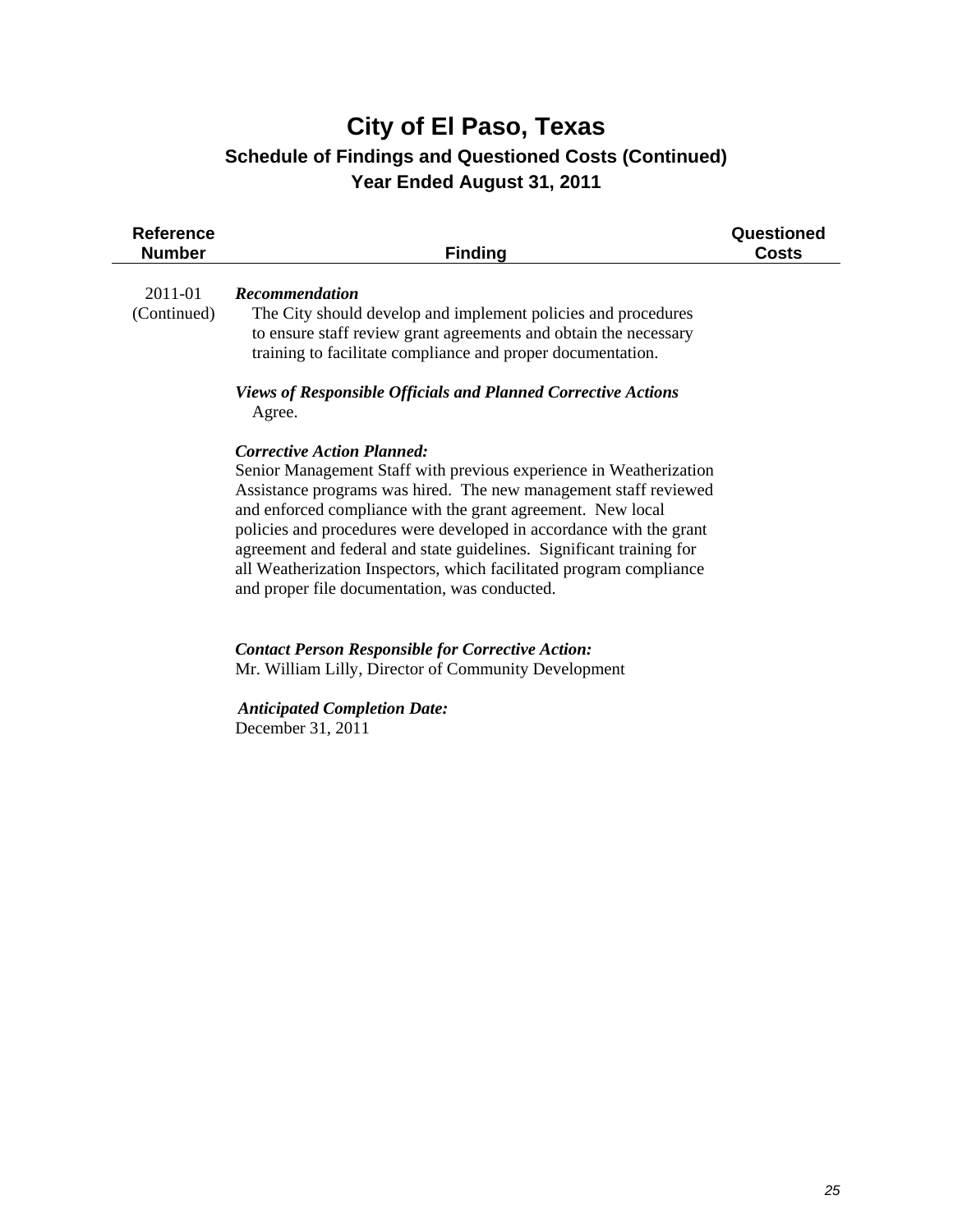#### **Findings Required to be reported by the State of Texas Uniform Grant Management Standards**

| <b>Reference</b><br><b>Number</b> | <b>Finding</b>                                                                                                                                             | Questioned<br><b>Costs</b> |
|-----------------------------------|------------------------------------------------------------------------------------------------------------------------------------------------------------|----------------------------|
| $2011 - 02$                       | Serious Habitual Offenders Comprehensive<br><b>Action Program</b><br>Grant Number GC-10-J120-23211-01<br>Office of the Governor, Criminal Justice Division | None                       |

#### *Criteria or Specific Requirement:*

 Pursuant to the grant agreement the El Paso Police Department shall maintain a time and activity report that supports the overtime paid to all personnel working in this program.

#### *Condition*

 The City did not maintain time and activity reports sufficient to support the grant expenditures.

#### *Context*

 The time and activity reports were required to meet grant reimbursement requirements.

#### *Effect*

The requirements of the grant agreement were not met.

#### *Cause*

 The City did not have adequate controls or procedures in place to ensure the proper documentation was being prepared or maintained to meet the requirements of the grant.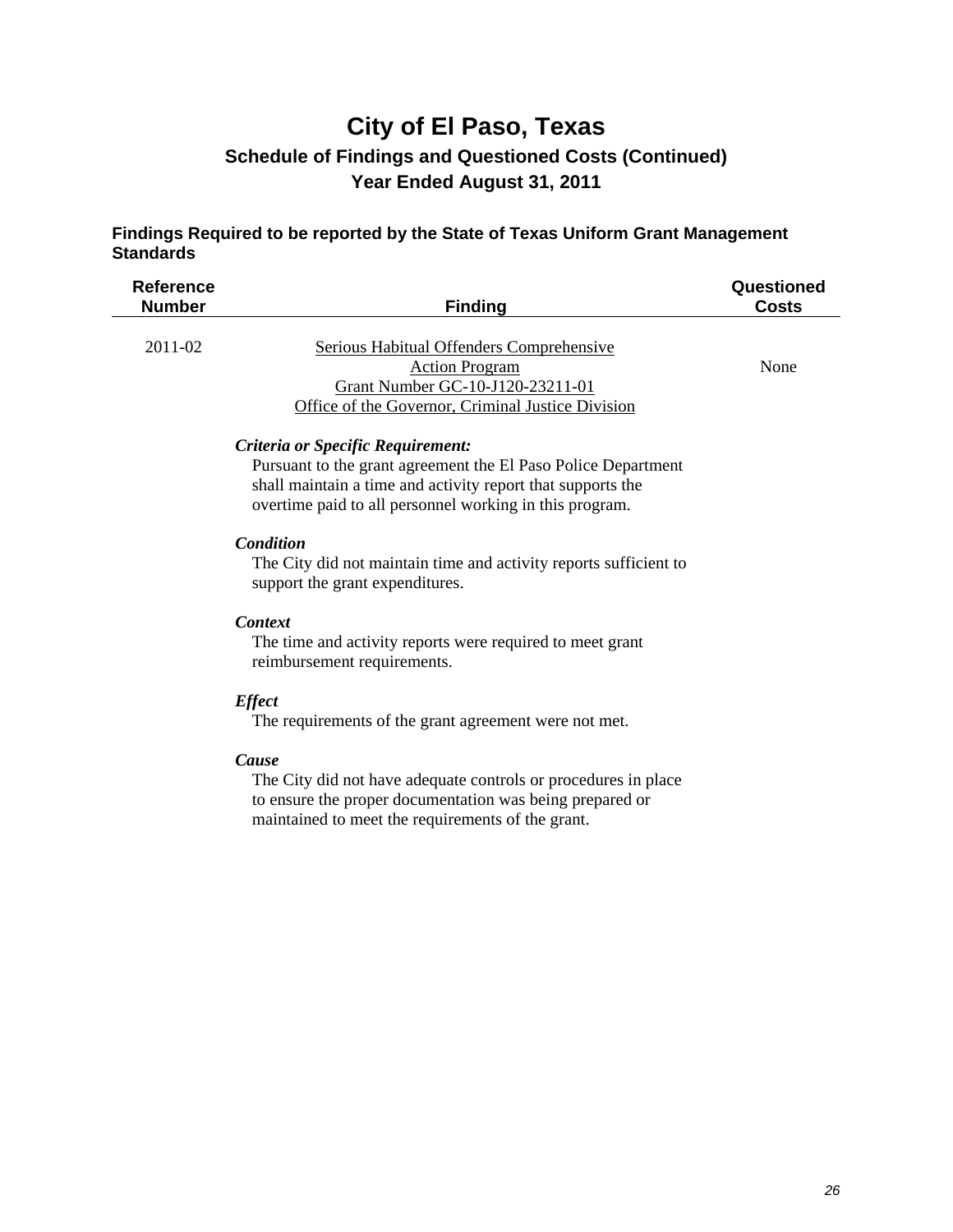| <b>Reference</b><br><b>Number</b> | <b>Finding</b>                                                                                                                                                                                                                                                                                                                                                                                                                                                                                                                                                                       | Questioned<br>Costs |
|-----------------------------------|--------------------------------------------------------------------------------------------------------------------------------------------------------------------------------------------------------------------------------------------------------------------------------------------------------------------------------------------------------------------------------------------------------------------------------------------------------------------------------------------------------------------------------------------------------------------------------------|---------------------|
| 2011-02<br>(Continued)            | <b>Recommendation</b><br>Policies and procedures should be developed and implemented<br>to ensure proper documentation is maintained to support grant<br>expenditures.<br><b>Views of Responsible Officials and Planned Corrective Actions</b><br>Agree.<br><b>Corrective Action Planned:</b><br>The City will develop and implement policies and procedures to<br>ensure proper documentation is maintained to support grant<br>expenditures.<br><b>Contact Person Responsible for Corrective Action:</b><br>Laura Garcia, Administrative Services Manager for Police<br>Department |                     |
|                                   | <b>Anticipated Completion Date:</b><br>June 30, 2012                                                                                                                                                                                                                                                                                                                                                                                                                                                                                                                                 |                     |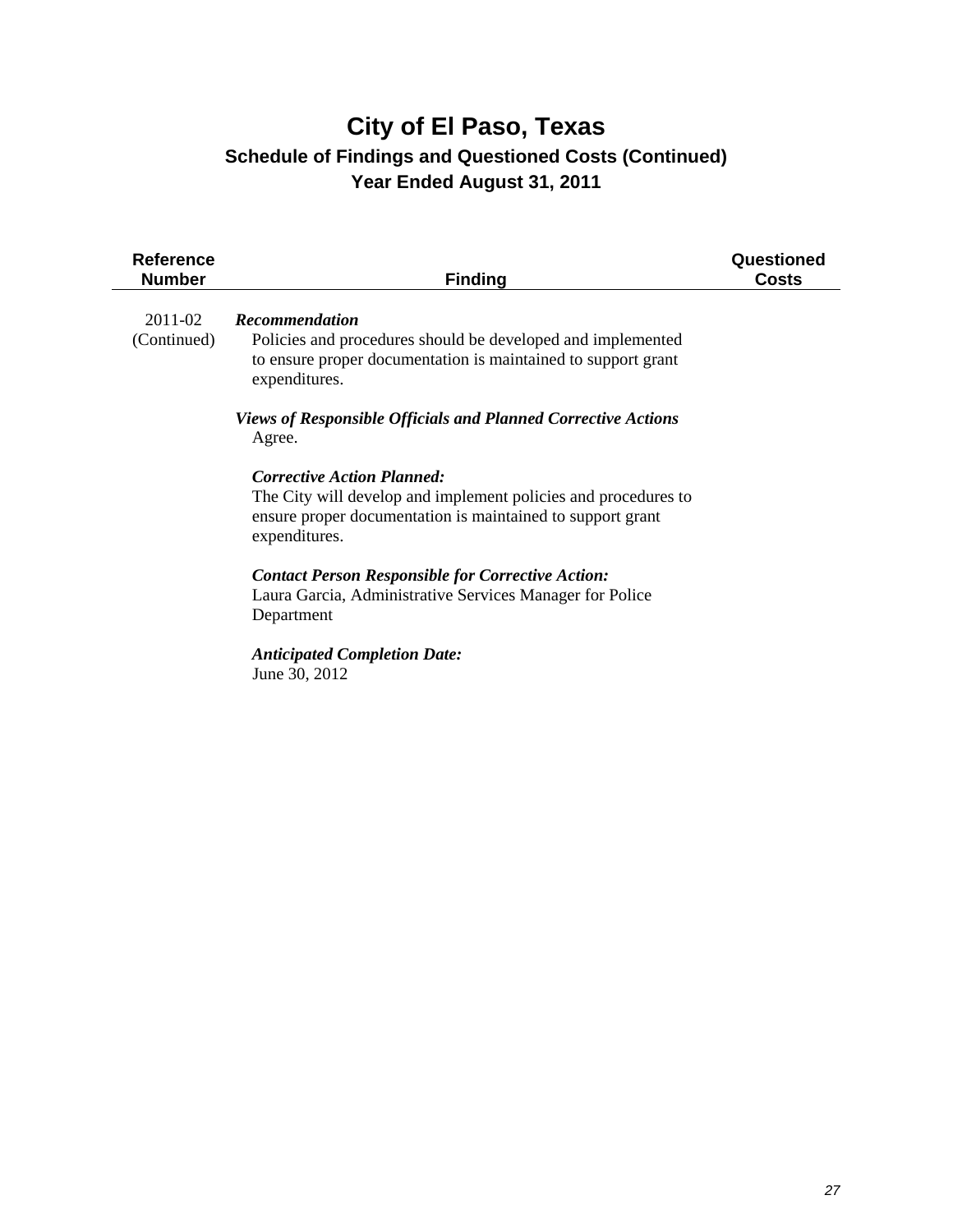| Reference<br><b>Number</b> | <b>Finding</b>                                                                                                                                                                                                                                                                                               | <b>Status</b> |
|----------------------------|--------------------------------------------------------------------------------------------------------------------------------------------------------------------------------------------------------------------------------------------------------------------------------------------------------------|---------------|
| 2010-01                    | <b>CDBG</b> - Entitlement Grants Cluster<br><b>ARRA</b> – Community Development Block Grant<br><b>ARRA Entitlement Grants</b><br>CFDA No. 14.253<br>U. S. Department of Housing and Urban Development<br><b>Subrecipient Monitoring</b>                                                                      | Resolved      |
|                            | Criteria or Specific Requirement:<br>Pursuant to Section 1512(h) of the American Recovery and<br>Reinvestment Act of 2009 (ARRA) and 2 CFR section<br>$176.50(c)$ , the City is required to identify to first-tier<br>subrecipients to register in the Central Contractor Registry<br>$(CCR)$ .              |               |
|                            | Condition:<br>Centro Mayapan Festival Marketplace, a CDBG-R subrecipient,<br>was awarded a grant in the amount of \$250,000. A search for<br>the subrecipient in the CCR database was performed and<br>yielded no matches. It was concluded that the subrecipient was<br>not registered in the CCR database. |               |
|                            | Context:<br>One of the two subrecipients of the City's CDBG-R program<br>was not registered in the CCR database.                                                                                                                                                                                             |               |
|                            | <b>Effect:</b><br>Registration with the CCR by a first-tier subrecipient awarded<br>recovery money is required by federal regulations.                                                                                                                                                                       |               |
|                            | Cause:<br>The City did not properly notify the subrecipient or ensure the                                                                                                                                                                                                                                    |               |

subrecipient was properly registered in the CCR system before awarding the Organization federal funds.

#### *Recommendation*

 It is recommended that all of the City's subrecipients of recovery money are notified of the requirement to register in the CCR database and that the City review the CCR database and document the registration of the subrecipient before approving the award.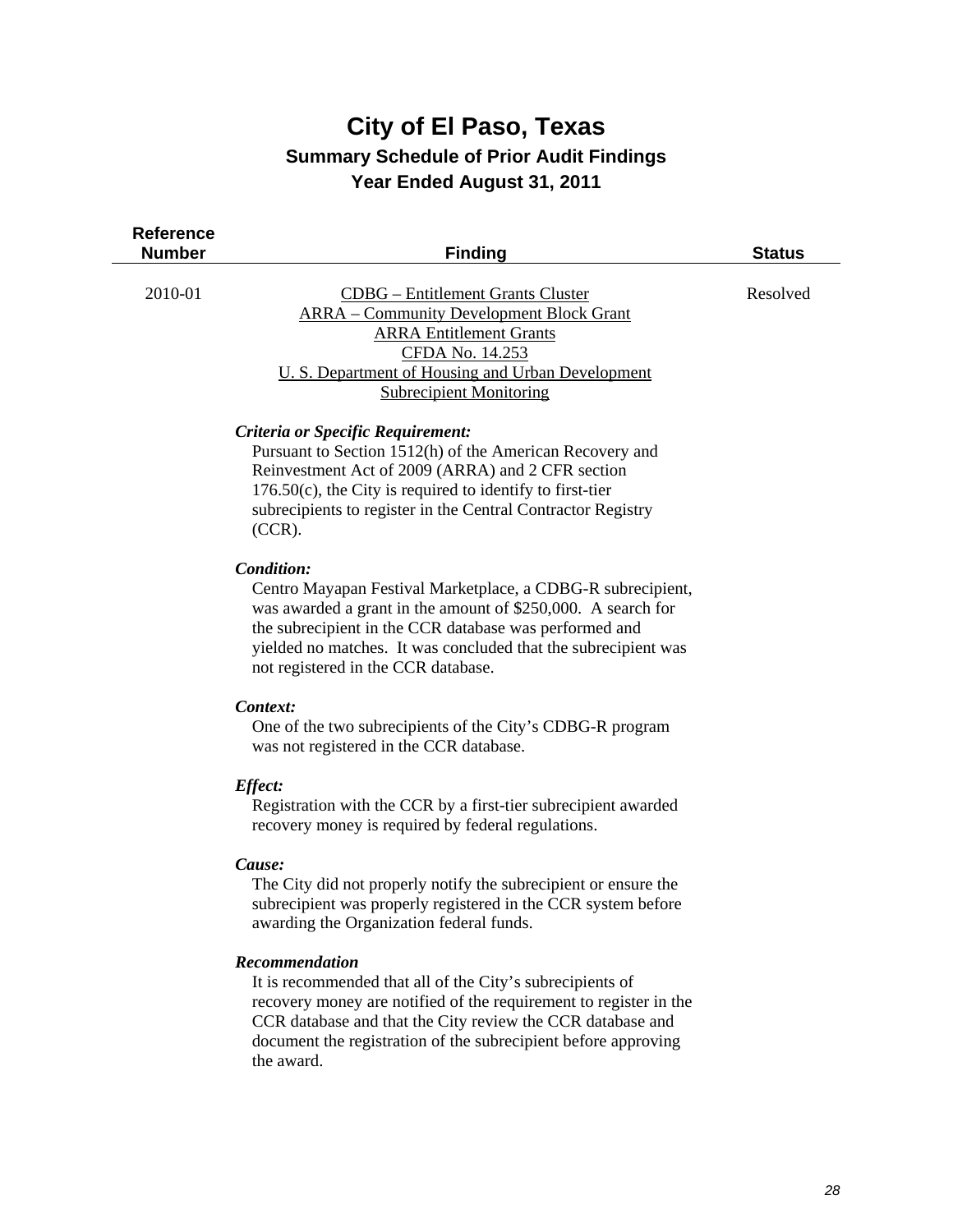2010-01 (Continued)

CDBG – Entitlement Grants Cluster ARRA – Community Development Block Grant ARRA Entitlement Grants CFDA No. 14.253 U. S. Department of Housing and Urban Development Subrecipient Monitoring

*Views of Responsible Officials and Planned Corrective Actions*  Agree.

#### *Corrective Action Planned:*

 The Community Development department will contact the subrecipient and require them to register with the CCR. Additionally, the City will notify all organizations requesting recovery grant funds to register with the CCR before final approval of the grant application and will review the system and document the registration before awarding the Organization grant funding.

#### *Contact Person Responsible for Corrective Action:*

Mr. William Lilly, Director of Community Development

 *Anticipated Completion Date:*  June 15, 2011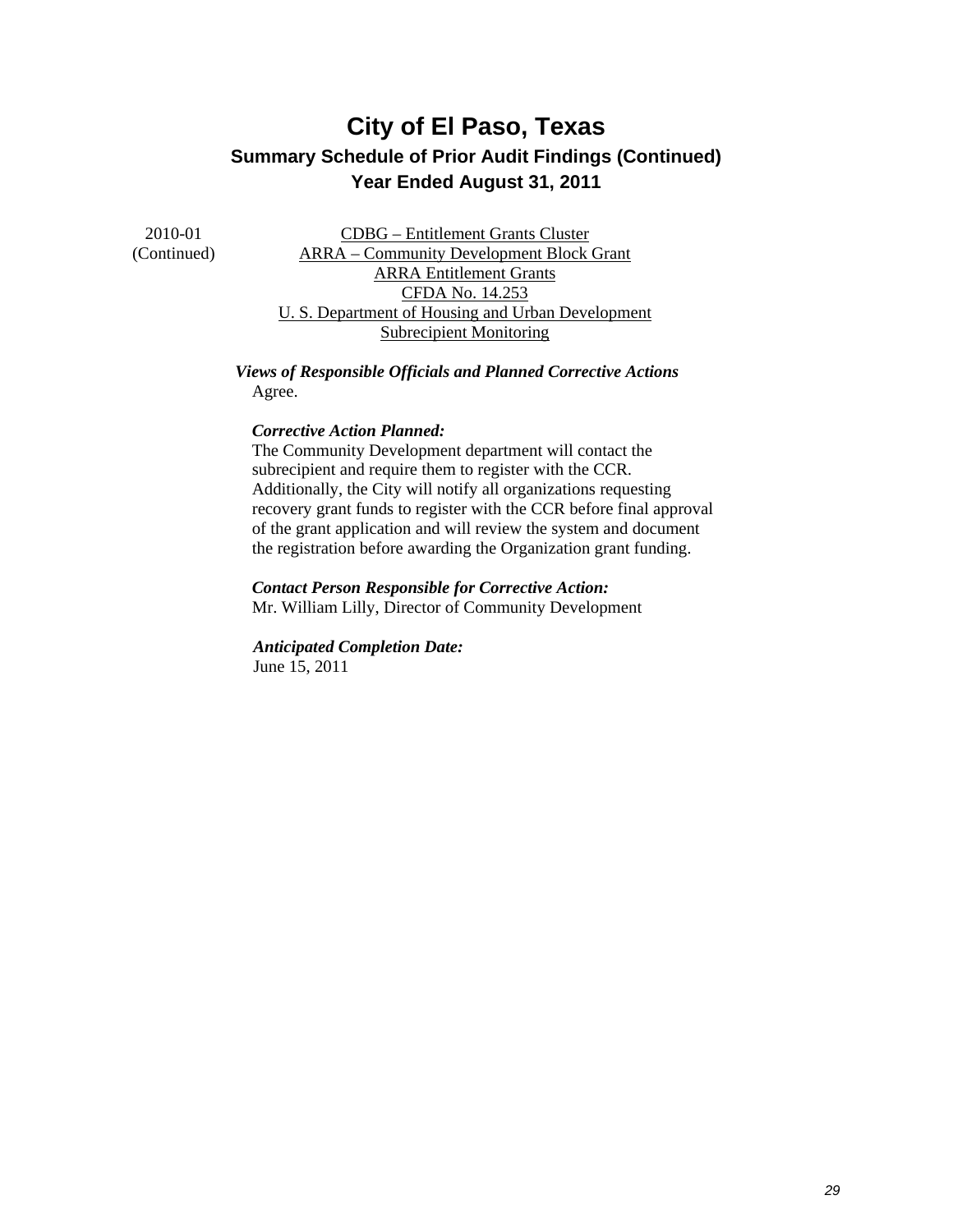| <b>Reference</b><br><b>Number</b> | <b>Finding</b>                                                                                                                                                                                                                                                                                                                                                                                                            | <b>Status</b> |
|-----------------------------------|---------------------------------------------------------------------------------------------------------------------------------------------------------------------------------------------------------------------------------------------------------------------------------------------------------------------------------------------------------------------------------------------------------------------------|---------------|
| 2010-02                           | <b>CDBG</b> – Entitlement Grants Cluster<br><b>Community Development Block Grants/Entitlement Grants</b><br>CFDA No. 14.218<br><b>U.S. Department of Housing and Urban Development</b><br>Reporting                                                                                                                                                                                                                       | Resolved      |
|                                   | Criteria or Specific Requirement:<br>Pursuant to 24 CFR 135.90 the City is required to submit an<br>accurate HUD 60002, Section 3 Summary Report, Economic<br>Opportunities for Low-and Very Low-Income Persons (OMB<br>No. 2529-0043) annually for the CDBG program if the program<br>receives over \$200,000 in funding that involves housing<br>rehabilitation, housing construction, or other public<br>construction. |               |
|                                   | <b>Condition</b><br>The City did not file the report for the CDBG program for the<br>fiscal year ending August 31, 2010.                                                                                                                                                                                                                                                                                                  |               |
|                                   | <b>Context</b><br>The HUD 60002 report is required to be submitted with the<br>program's annual performance report since the program<br>received over \$200,000 in funding involving housing<br>rehabilitation, housing construction, or other public<br>construction.                                                                                                                                                    |               |
|                                   | <b>Effect</b><br>The CDBG program performance reporting requirements were                                                                                                                                                                                                                                                                                                                                                 |               |

not followed in the manner required by federal regulations.

#### *Cause*

 The City did not have adequate controls or procedures in place to ensure the report was filed accurately and timely.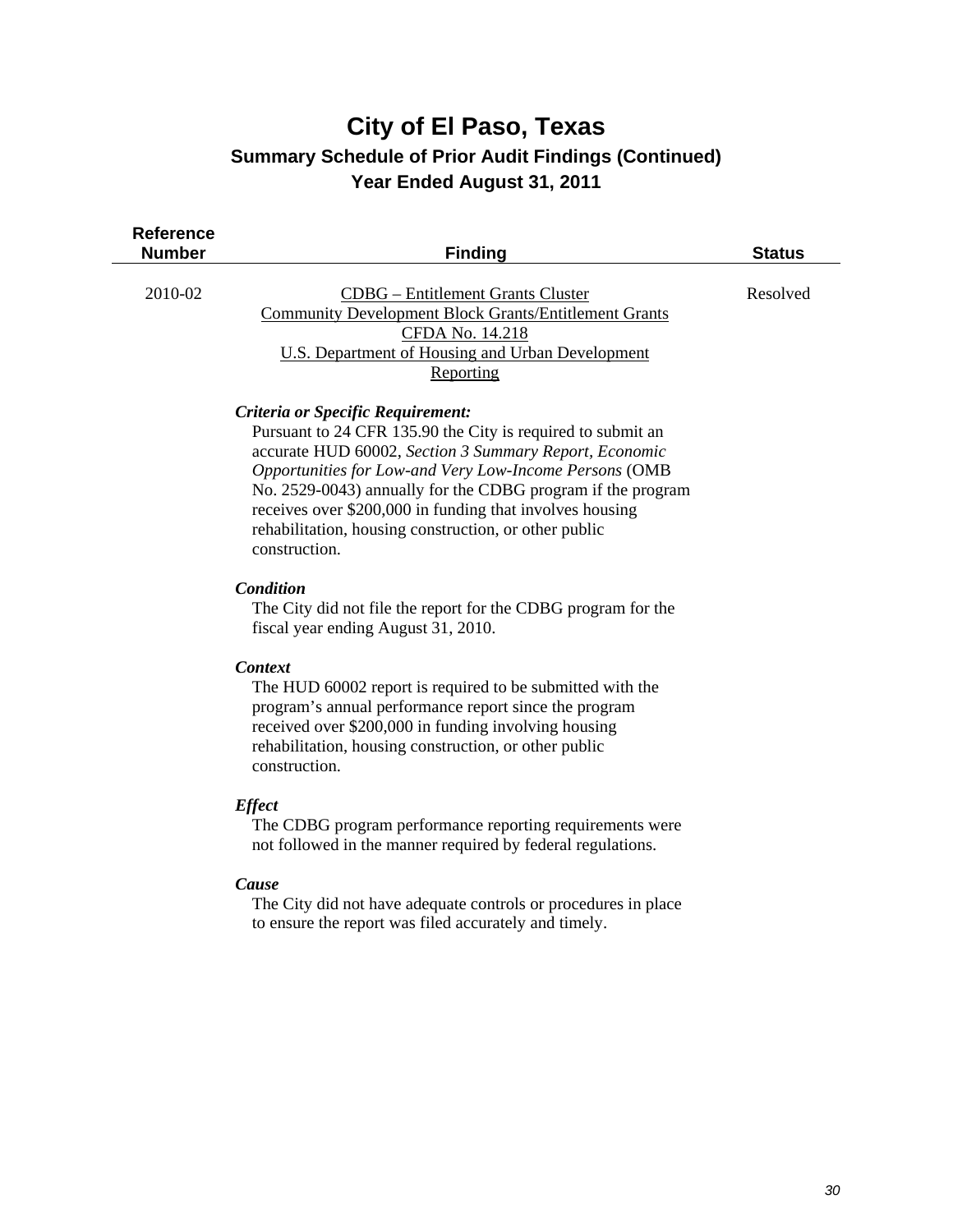| <b>Reference</b><br><b>Number</b> | <b>Finding</b>                                                                                                                                                                                                                                                                                                                                                                                                                                                                                                                                                                                                                                                                                                                                                                                        | <b>Status</b> |
|-----------------------------------|-------------------------------------------------------------------------------------------------------------------------------------------------------------------------------------------------------------------------------------------------------------------------------------------------------------------------------------------------------------------------------------------------------------------------------------------------------------------------------------------------------------------------------------------------------------------------------------------------------------------------------------------------------------------------------------------------------------------------------------------------------------------------------------------------------|---------------|
| 2010-02<br>(Continued)            | <b>Recommendation</b><br>It is recommended that the Section 3 report for CDBG program<br>for the fiscal year ended August 31, 2010 be filed as soon as<br>possible and that adequate controls and procedures be put in<br>place to ensure all reports are filed accurately and timely.<br><b>Views of Responsible Officials and Planned Corrective Actions</b><br>Agree.<br><b>Corrective Action Planned:</b><br>The City will file the HUD 60002 report as soon as the information<br>is compiled and will incorporate procedures and controls to<br>existing policies and manuals for filing this report in the future.<br><b>Contact Person Responsible for Corrective Action:</b><br>Mr. William Lilly, Director of Community Development<br><b>Anticipated Completion Date:</b><br>July 15, 2011 |               |
|                                   |                                                                                                                                                                                                                                                                                                                                                                                                                                                                                                                                                                                                                                                                                                                                                                                                       |               |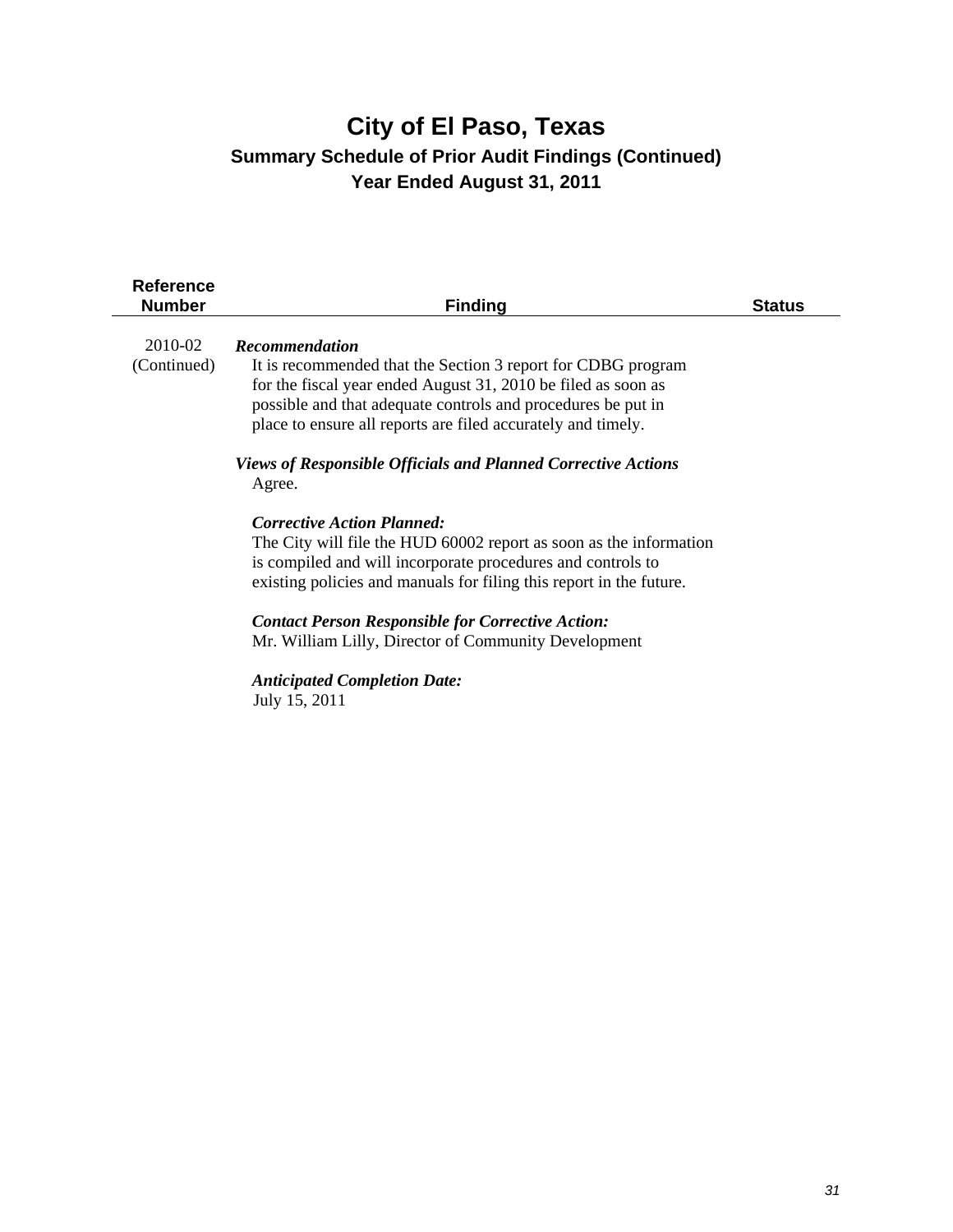#### **Findings Required to be reported by the State of Texas Uniform Grant Management Standards**

| <b>Reference</b><br><b>Number</b> | <b>Finding</b>                                                                                                                    | <b>Status</b> |
|-----------------------------------|-----------------------------------------------------------------------------------------------------------------------------------|---------------|
| 2010-03                           | Border Security Equipment and Technology Program<br>Grant No. BSET-08-002 & 004<br>Texas Department of Public Safety<br>Reporting | Resolved      |

#### *Criteria or Specific Requirement:*

 Pursuant to the *Border Security Equipment and Technology Grant Guidance and Application Kit Section 4, subsection IV* the City must meet the reporting requirements during the life of the grant. The reporting requirements include filing statistical, performance, and financial reports.

#### *Condition*

 The City did not prepare and submit any of the required monthly or quarterly statistical reports or performance reports as required by items B and C of the above referenced sections of the Guidance and Application Kit.

#### *Context*

 None of the required monthly statistical or quarterly performance reports were filed by the City. The reports are due 30 days after the end of the reporting period.

#### *Effect*

 The Border Security Equipment and Technology reporting requirements were not followed in the manner required by state regulations.

#### *Cause*

 The City did not perform proper research or review of the *Border Security Equipment and Technology Grant Guidance and Application Kit Section 4, subsection IV* to ensure all reporting requirements were being met as required by state regulations.